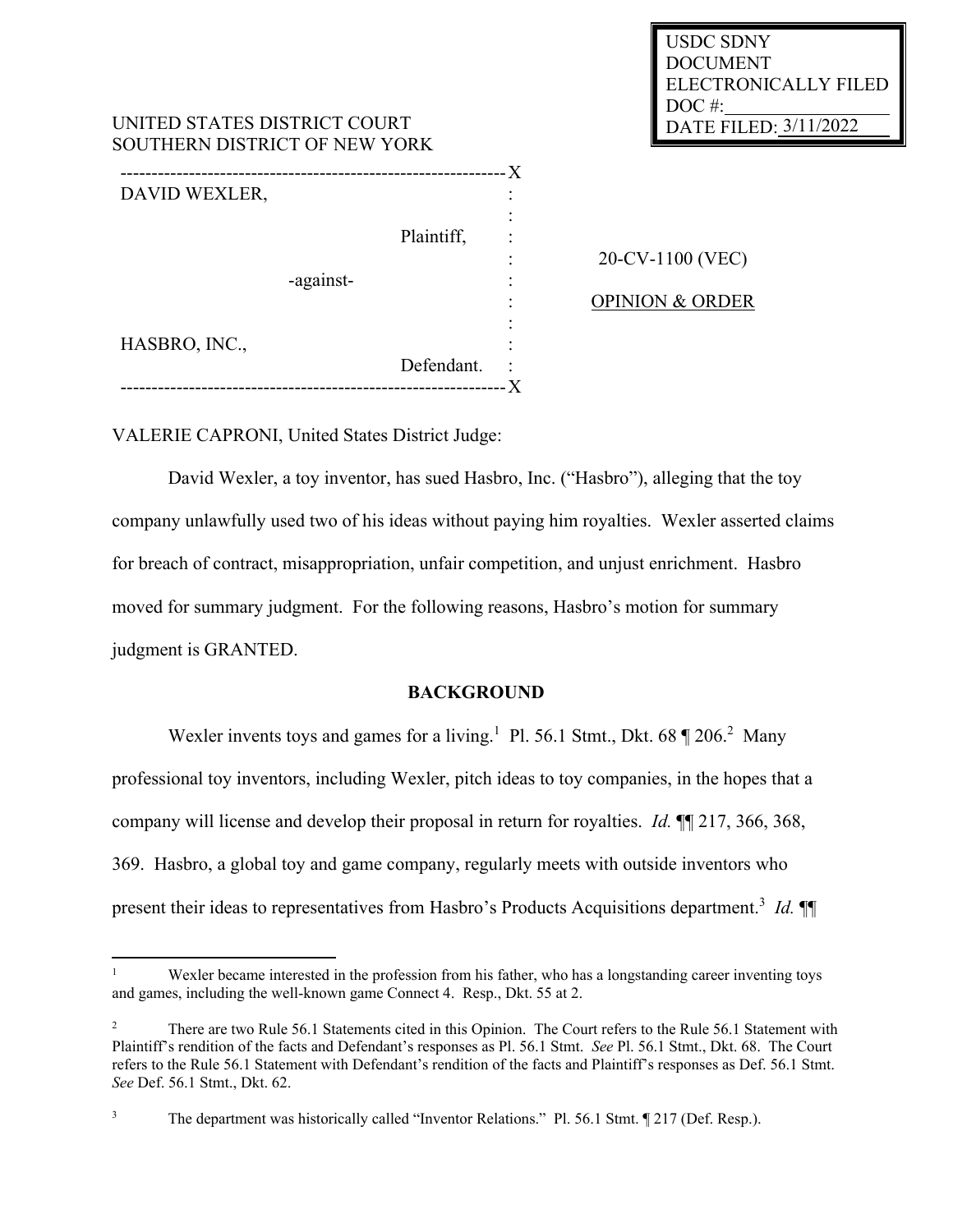214, 217. At the end of each meeting, a Hasbro representative records the pitched ideas on an Inventor Review Record form and notes his or her disposition for each listed idea. *Id.* ¶¶ 333, 378; Def. 56.1 Stmt. ¶¶ 4, 6, 7. A disposition of "Pass" is an outright rejection. Def. 56.1 Stmt. ¶ 8. A disposition of "Hold/Send In" means that Hasbro may further consider the idea and will keep or be provided with the materials presented at the meeting. *Id.* ¶ 9; Pl. 56.1 Stmt. ¶ 334, 338. And a disposition of "Inventor to do more work," means just that: Hasbro may be willing to reconsider the idea in the future, after additional work by the inventor. Def. 56.1 Stmt. ¶ 10 (Pl. Resp.).

In a series of meetings between 2007 and 2015, Wexler pitched various toy and game ideas to Hasbro. Pl. 56.1 Stmt. ¶¶ 228, 252, 254, 257, 259, 266, 267. One of the ideas, which Wexler alleges he pitched at each of the pertinent meetings, *see id.*, was "a branded collection of combined games, each of which is controlled by Hasbro, and uses combined play pattern of the original games and the games' names together as the name of the new product." Resp., Dkt. 55 at 11. Wexler identified the collection with the slogan "Hasbro Presents . . . Mash-Ups . . . The Classics Combined." Pl. 56.1 Stmt. ¶ 240. At each of the meetings, Wexler presented illustrative examples of games that could be included in the collection.<sup>4</sup> *Id.*  $\P$  243, 244, 253, 255, 258, 260. Hasbro ultimately passed on the idea, including each of the pitched illustrative examples. Def. 56.1 Stmt.,  $\P$  38, 42, 45, 49, 52, 54.<sup>5</sup> The Court will refer to Wexler's proposed collection as the "Mash-Up Idea."

Over the years, Wexler proposed several such examples, including Monopoly/Trouble, Sorry/Transformers, Jenga/Twister, Guess Who?/Memory, Candy Land/Chutes and Ladders, Connect 4/Scrabble, and Yahtzee/Boggle. Def. 56.1 Stmt., Dkt. 62 ¶ 146.

<sup>5</sup> Hasbro initially marked some of the ideas as "Hold/Send In," *see* Def. 56.1 Stmt. ¶¶ 38, 48–49, 53–54; Pl. 56.1 Stmt. ¶¶ 342, before eventually passing on them.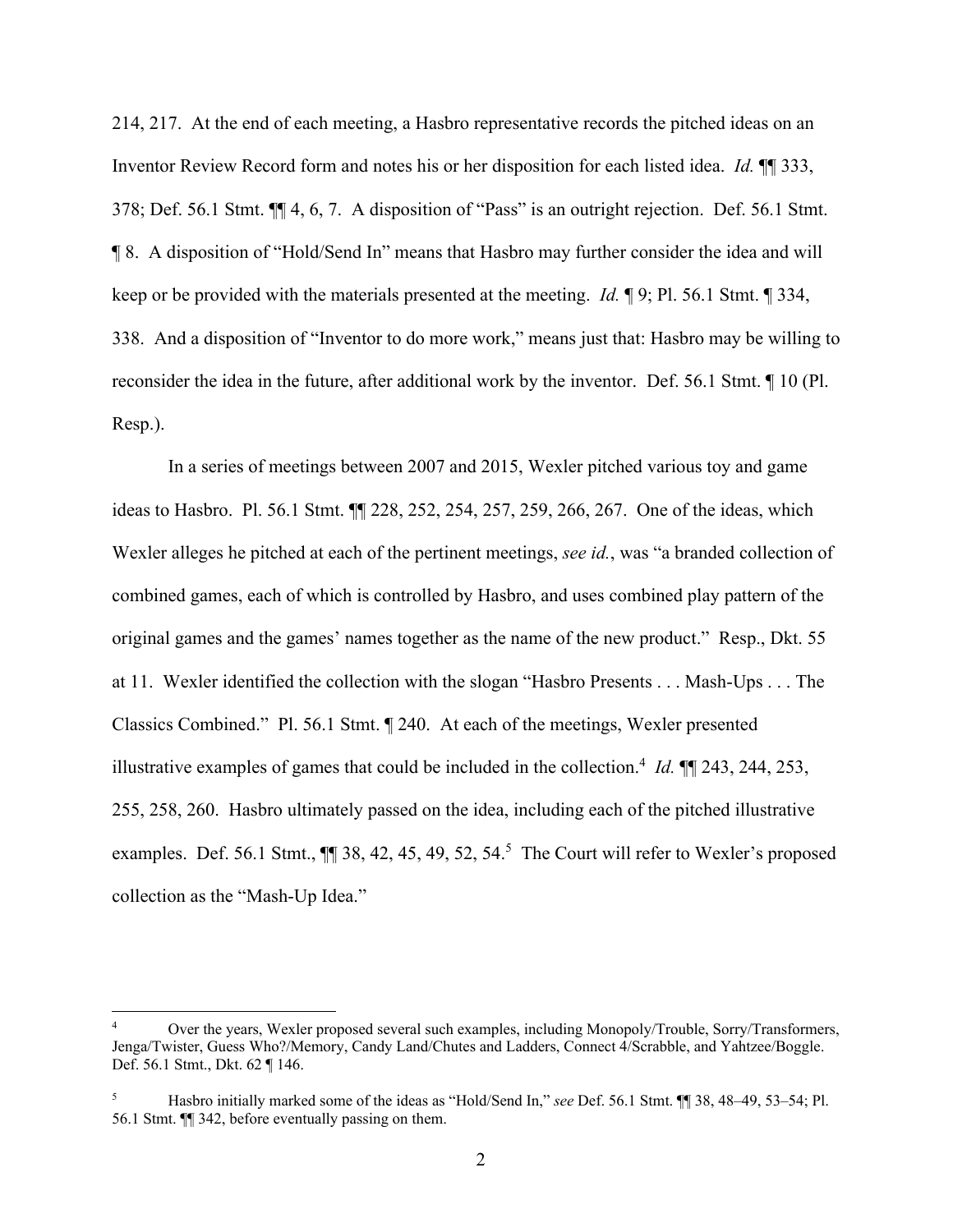At an April 30, 2015, meeting, separate from his Mash-Up Idea, Wexler pitched an idea for a game that would combine Connect 4 and Nerf.<sup>6</sup> Pl. 56.1 Stmt.  $\sqrt{270}$ . Wexler described his proposal as "an action-based game with a play pattern derived from classic Connect 4 game play, where players use Nerf blasters and projectiles to shoot four in a row on a Connect 4 board inspired grid on a vest." *Id.* ¶ 271. Although the idea was initially marked "Hold/Send In" on the Inventor Review Record form, *id.* ¶ 343, <sup>7</sup> Hasbro ultimately passed on the idea, Def. 56.1 Stmt. ¶ 66. The Court will refer to this idea as "Connect 4/Nerf."

Wexler contends that Hasbro later used both his Mash-Up Idea and his Connect/4 Nerf idea without paying him royalties. From 2019 to 2020, Hasbro sold a line of products under the name "game mash+ups" at Target. Def. 56.1 Stmt. ¶¶ 99, 129–131; Pl. 56.1 Stmt. ¶ 295. The products included the following game combinations: Monopoly/Jenga, Taboo/Speak Out, Guess Who?/Clue, Candy Land/Connect 4, Twister/Scrabble, Simon/Sorry!, The Game of Life/Trouble, and Operation/Perfection. Def. 56.1 Stmt. ¶¶ 129–131. Wexler agrees that he never proposed to Hasbro any of the specific combinations in the line of products sold at Target. *Id.* ¶¶ 146–147. Additionally, in the fourth quarter of 2019, Hasbro began selling a game called "Connect 4 Blast!" *Id.* 141. The goal of the game is "to dislodge discs from a stand-alone Connect 4 grid by blasting Nerf projectiles at it." *Id.* ¶ 145. Although Connect 4 Blast! was also sold at Target, it was not part of the "game mash+ups" line. *Id.* ¶¶ 102, 142.

For the unacquainted, Connect 4 requires players to take turns placing discs in a grid, to achieve the ultimate goal of four discs in a row. "Nerf" refers to a type of soft foam rubber used to make a variety of toys, including projectiles that are shot from Nerf brand "blasters."

<sup>7</sup> The form itself does not mention Nerf. It lists the item as "Connect 4" and includes the description "Ip based account connect 4. 4 heroes that come together to help the world with evil." Inventor Review Record, Dkt. 53-7 at 1. But despite that somewhat convoluted submission description, the parties agree that Wexler's Connect 4/Nerf idea was presented at the April 30, 2015 meeting. Def. 56.1 Stmt. ¶ 57; Pl. 56.1 Stmt. ¶ 270.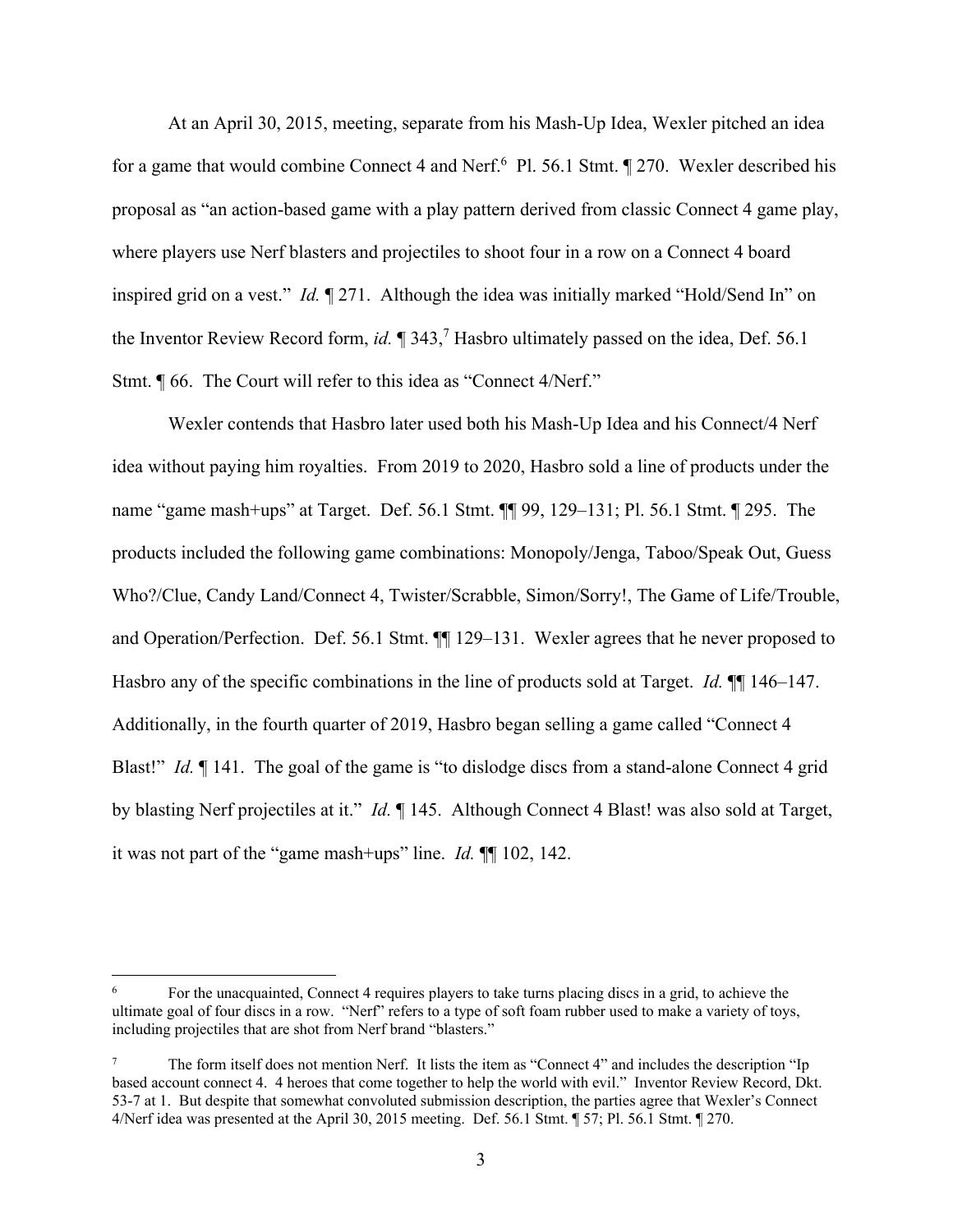Wexler sued Hasbro for breach of implied contract, misappropriation, unfair competition, and unjust enrichment. Compl., Dkt. 1  $\P$  79–90, 98–114.<sup>8</sup> Following discovery, <sup>9</sup> Hasbro moved for summary judgment on all claims, *see* Not. of Mot., Dkt. 46, and Wexler opposed, *see*  Resp., Dkt. 55.

### **LEGAL STANDARD**

Summary judgment is appropriate when "the movant shows that there is no genuine dispute as to any material fact and the movant is entitled to judgment as a matter of law." Fed. R. Civ. P. 56(a); *see also Celotex Corp. v. Catrett*, 477 U.S. 317, 322 (1986). "Where the record taken as a whole could not lead a rational trier of fact to find for the nonmoving party, there is no genuine issue for trial." *Scott v. Harris,* 550 U.S. 372, 380 (2007) (internal quotation marks omitted) (quoting *Matsushita Elec. Indus. Co. v. Zenith Radio Corp.*, 475 U.S. 574, 587 (1986)). To defeat summary judgment, the nonmoving party must come forward with "specific facts showing that there is a genuine issue for trial." *Sista v. CDC IXIS N. Am., Inc.*, 445 F.3d 161, 169 (2d Cir. 2006). Courts "construe the facts in the light most favorable to the nonmoving party and resolve all ambiguities and draw all reasonable inferences against the movant." *Delaney v. Bank of Am. Corp.*, 766 F.3d 163, 167 (2d Cir. 2014) (per curiam) (cleaned up).

<sup>8</sup> Wexler also brought a claim for breach of express contract. *See* Compl., Dkt. 1 ¶¶ 91–97. In his response to the motion for summary judgment, Wexler states that he "does not intend to pursue Count II of the Complaint, stating a cause of action for beach of express contract" because "[e]vidence adduced during discovery demonstrates that the [contract at issue] relied on by Hasbro do not constitute [an] enforceable agreement between the Parties under New York law." Resp., Dkt. 55 at 19 n.5. The Court construes Wexler's statement as a withdrawal of his breach of express contract claim. Accordingly, the Court declines to consider that claim further, and it is dismissed with prejudice.

<sup>&</sup>lt;sup>9</sup> Even recognizing that this case was filed shortly before the COVID-19 pandemic upended the normal practice of law, the parties had an unusually long period of time to conduct fact discovery. After several extensions, *see* Orders, Dkts. 26, 30, 32, the parties were eventually given almost a year from the time the case was filed to complete fact discovery.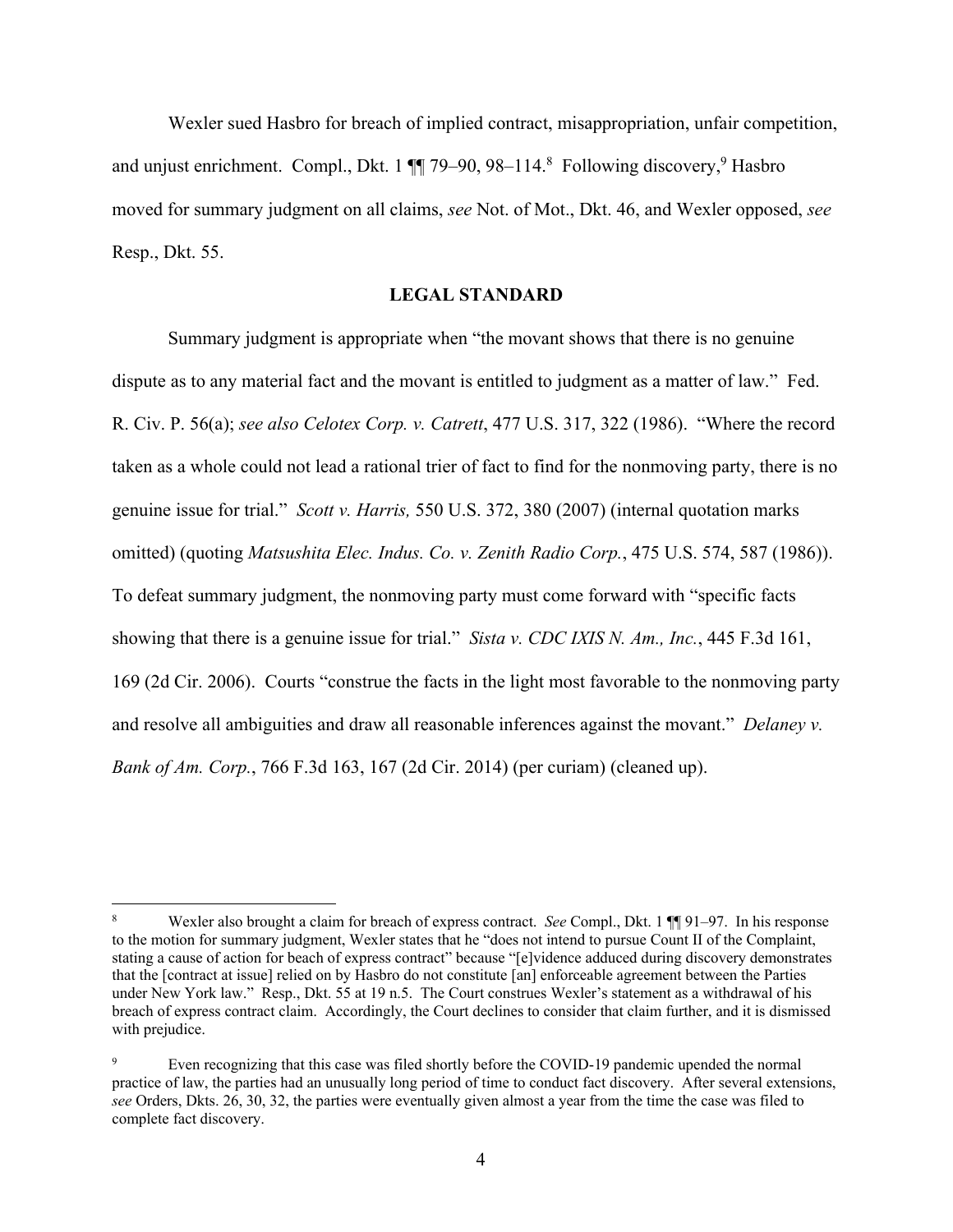#### **DISCUSSION**

#### **I. Each of Wexler's Claims Requires Proof of Novelty and Use**

Wexler brings four causes of action: breach of implied contract, misappropriation, unfair competition, and unjust enrichment. Wexler contends that Hasbro breached an implied contract and committed the three torts by using his Mash Up Idea and his Connect 4/Nerf idea to create Hasbro games. Among other elements unique to each claim, each of Wexler's legal claims requires a showing that his idea was novel<sup>10</sup> and that Hasbro unlawfully used the idea. Accordingly, to survive summary judgment on those claims, there must be genuine disputes of material fact as to whether either of Wexler's ideas was novel and as to whether Hasbro unlawfully used either of the novel ideas.

### **A. Breach of Implied Contract**

Under New York law, "[a] contract implied in fact may result as an inference from the facts and circumstances of the case, although not formally stated in words, and is derived from the presumed intention of the parties as indicated by their conduct." *Beth Israel Med. Ctr. v. Horizon Blue Cross & Blue Shield of N.J., Inc.*, 448 F.3d 573, 582 (2d Cir. 2006) (citation omitted). "An implied contract, like an express contract, requires consideration, mutual assent, legal capacity and legal subject matter." *Wallace v. Health Quest Sys., Inc.*, No. 20-CV-545, 2021 WL 1109727, at  $*10$  (S.D.N.Y. Mar. 23, 2021) (internal citation omitted).<sup>11</sup> "For contractbased claims in submission-of-idea cases, a showing of novelty to the buyer will supply sufficient consideration to support a contract." *Nadel v. Play-By-Play Toys & Novelties, Inc.*,

<sup>10</sup> *See generally Paul v. Haley*, 183 A.D.2d 44, 52–53 (2d Dep't 1992) ("Lack of novelty in an idea is fatal to *any* cause of action for its unlawful use." (emphasis in original) (cleaned up)).

<sup>&</sup>lt;sup>11</sup> Because Wexler failed to come forward with specific facts showing a genuine dispute of material fact as to both novelty and use, the Court need not consider whether there is a question of fact with respect to the other elements of a breach of implied contract claim.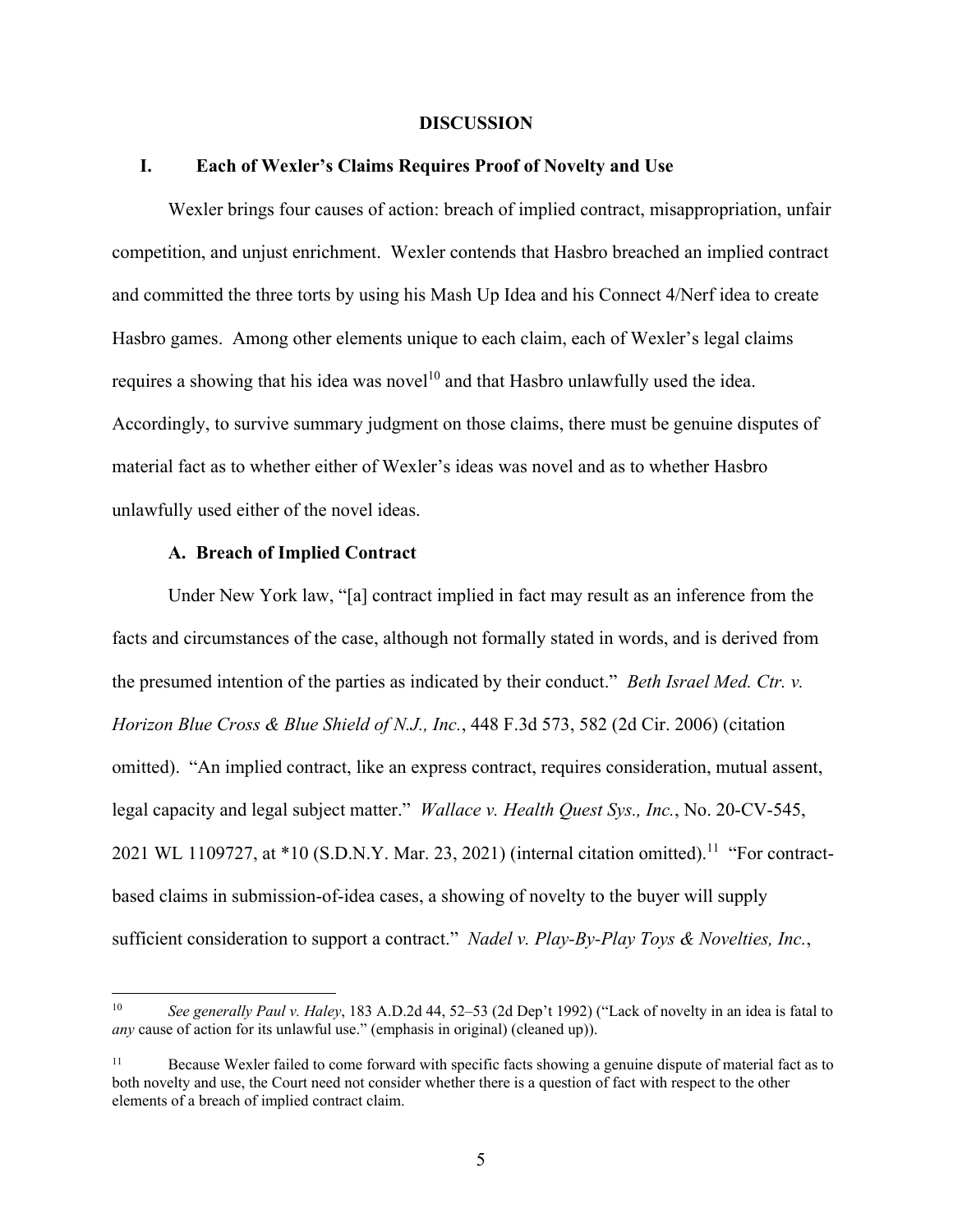208 F.3d 368, 376 (2d Cir. 2000). Additionally, to prove breach of the contract, a plaintiff must show that the defendant unlawfully used his novel idea. *Id.* at 377 n.5 (noting that breach of an implied-in-fact contract requires a "defendant's subsequent use of the idea," among other requirements); *id.* at 380 n.10 ("In order to recover for breach of contract, a plaintiff must demonstrate some nexus or causal connection between his or her disclosure and the defendant's use of the idea, *i.e.*, where there is an independent source for the idea used by the defendant, there may be no breach of contract, and the plaintiff's claim for recovery may not lie.").<sup>12</sup> In short, breach of implied contract in a submission-of-idea case requires proof that the plaintiff's idea is novel and that the defendant made unauthorized use of the novel idea.

#### **B. Misappropriation**

Under New York law, the tort of misappropriation of ideas has two elements: a "requisite legal relationship must exist between the parties, and the idea must be novel and concrete." *Turner v. Temptu Inc.*, 586 F. App'x 718, 722 (2d Cir. 2014) (collecting cases).<sup>13</sup> Further, the plaintiff must prove that his "ideas were actually used by the defendant." *AEB & Assocs. Design Grp., Inc. v. Tonka Corp.*, 853 F. Supp. 724, 734 (S.D.N.Y. 1994) ("[E]ven where a plaintiff's concept is novel and original, recovery will be denied where it is established that the party alleged to have misappropriated another's concept, arrived on its own initiative or by wholly independent means at a concept similar to that devised by the party seeking recovery for misappropriation." (internal quotations omitted)).<sup>14</sup> Thus, similar to the claim of breach of

<sup>&</sup>lt;sup>12</sup> Wexler recognizes that this claim requires proving both novelty of his ideas and Hasbro's unlawful use of them. *See* Compl., Dkt. 1 ¶¶ 80, 82, 84, 85 86 (alleging that Hasbro breached the implied contract when it "used" and "commercially exploit[ed]" his "novel" ideas).

<sup>&</sup>lt;sup>13</sup> Here too the Court declines to consider whether there are questions of fact with respect to elements outside the novelty of Wexler's ideas and Hasbro's purported use of them.

<sup>14</sup> Wexler acknowledges that his misappropriation claim requires a showing of novelty and use. *See* Compl. ¶¶ 99, 100 (alleging that Hasbro's "use" of "Plaintiff's novel and creative idea" constitutes misappropriation).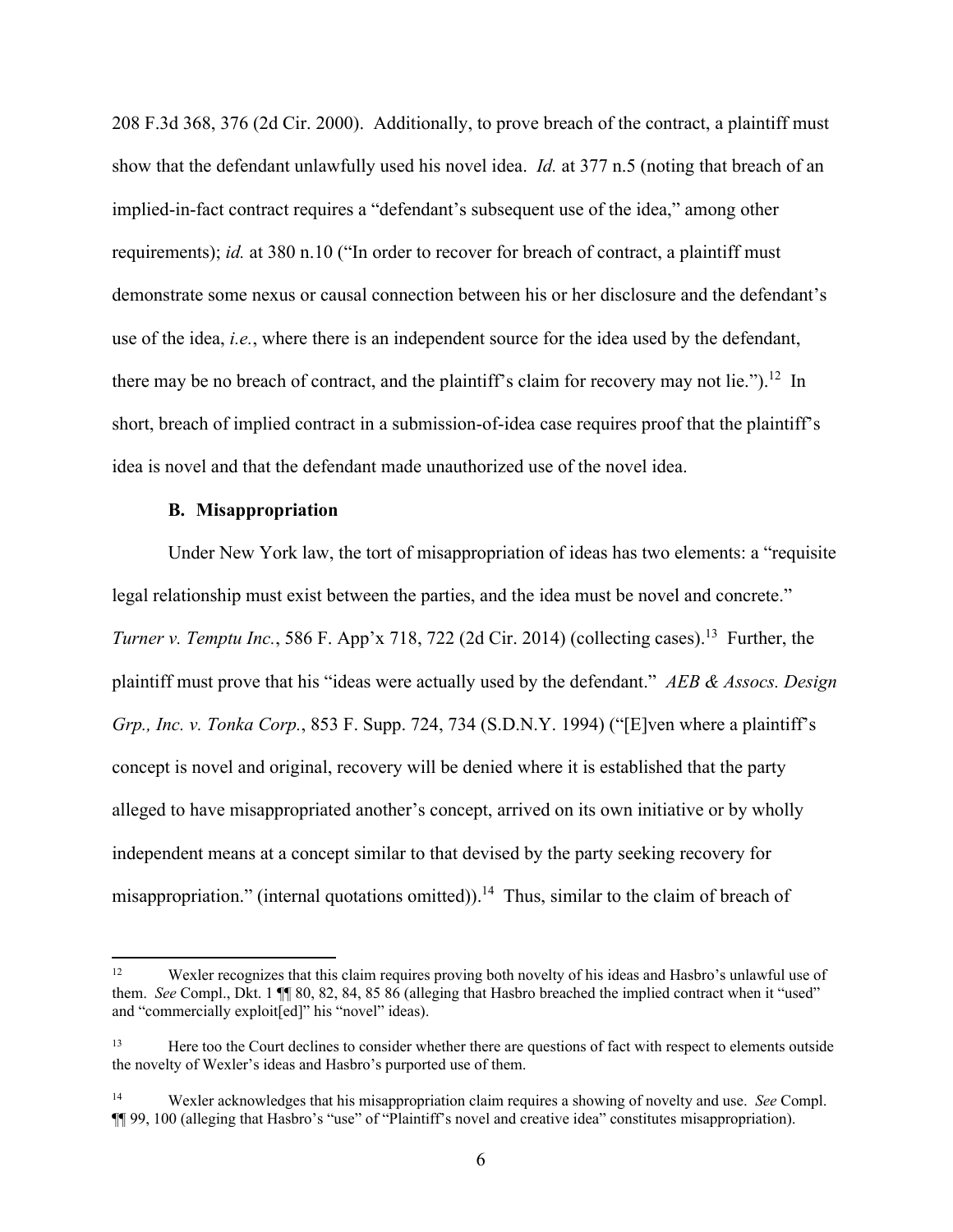implied contract, a claim for misappropriation of idea requires a showing that the plaintiff's idea was novel and that the defendant made unauthorized use of the novel idea.

## **C. Unfair Competition**

"Unfair competition encompasses the principle that one may not misappropriate the results of the skill, expenditures and labors of a competitor." *Stuart's, LLC v. Edelman*, 196 A.D.3d 711, 714 (2d Dep't 2021) (internal citations omitted). Given this principle, misappropriation is considered the "cornerstone" of an unfair competition claim, *see Ruder & Finn Inc. v. Seaboard Sur. Co.*, 52 N.Y.2d 663, 671 (1981), and courts often treat an unfair competition claim as part and parcel of a plaintiff's misappropriation claim, *see, e.g.*, *Nadel*, 208 F.3d at 373 n.2 (treating "Nadel's unfair competition claim as a claim for misappropriation of Nadel's idea"); *Paul v. Haley*, 183 A.D.2d 44, 52–53 (2d Dep't 1992) (finding that plaintiff's unfair competition claim is "based upon the alleged misappropriation of novel ideas contained in the plaintiff's copyrighted manuscript"); *Lapine v. Seinfeld*, 918 N.Y.S.2d 313, 319 n.4 (Sup. Ct. N.Y. Cnty. 2011) ("Plaintiff's claims for misappropriation and unfair competition will therefore be treated as interchangeable and referred to, for purposes of convenience, as misappropriation.").<sup>15</sup> Because a showing of misappropriation is required to establish a claim for unfair competition, for his unfair competition claim to survive summary judgment, Wexler must come forward with facts showing genuine issues as to both novelty and use.<sup>16</sup>

<sup>15</sup> Under New York law, unfair competition claims also require a showing of bad faith. *See Abe's Rooms, Inc. v. Space Hunters, Inc.*, 38 A.D.3d 690, 692 (2007) ("As to the . . . cause of action alleging common-law unfair competition, to sustain such a claim, the plaintiffs must show that the defendants misappropriated the plaintiff's labors, skills, expenditures, or good will and displayed some element of bad faith in doing so."). Because there is no genuine dispute of material fact as to misappropriation, the Court does not consider whether Wexler has made the requisite showing with respect to bad faith.

<sup>&</sup>lt;sup>16</sup> Like with his other claims, Wexler frames his unfair competition claim in terms of both novelty and use. *See* Compl. ¶¶ 105–107 (alleging that Hasbro's wrongful exploitation and use of Plaintiff's novel and creative ideas constitutes unfair competition under New York law).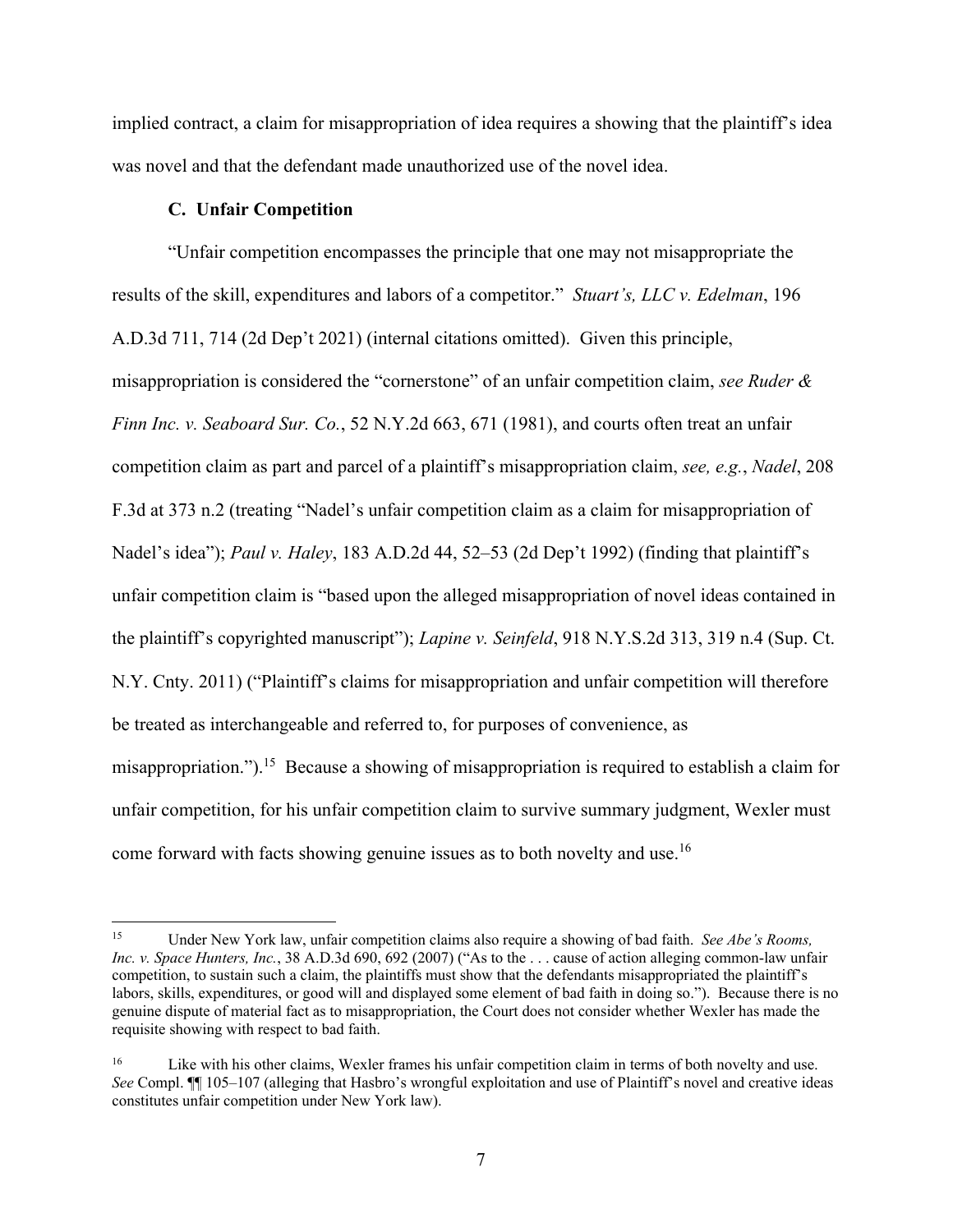### **D. Unjust Enrichment**

Under New York law, to prove unjust enrichment, a plaintiff must establish that "(1) defendant was enriched, (2) at plaintiff's expense, and (3) equity and good conscience militate against permitting defendant to retain what plaintiff is seeking to recover." *Briarpatch Ltd., L.P. v. Phoenix Pictures, Inc.*, 373 F.3d 296, 306 (2d Cir. 2004). The basis for Wexler's unjust enrichment claim is that "Hasbro used and exploited" his ideas and that "[i]t is unjust for Hasbro to retain the value of Plaintiff's novel and creative general and specific *Mash-Up* ideas and applications without compensating Plaintiff." Compl. ¶¶ 111, 113. If Hasbro did not use Plaintiff's ideas, or if Plaintiff's ideas were not novel,<sup>17</sup> Wexler would have no claim for unjust enrichment. Accordingly, in the context of the fact at issue in this case, Wexler's unjust enrichment claims requires a showing that his ideas were novel and that Hasbro used them.<sup>18</sup>

In short, to prevail on summary judgment, Hasbro must show that no reasonable juror could find either that Wexler's ideas were novel or that Hasbro used any idea that was novel.

### **II. There Is No Question of Fact that Plaintiff's Mash-Up Idea Was Not Novel<sup>19</sup>**

Wexler describes his Mash-Up Idea as "a branded collection of combined games, each of which is controlled by Hasbro, and uses combined play pattern of the original games and the games' names together as the name of the new product." Resp. at 11. Wexler's Mash-Up Idea

<sup>17</sup> The law does not protect against the use of ideas that are not novel. *See, e.g.*, *Nadel v. Play-By-Play Toys & Novelties, Inc.*, 208 F.3d 368, 380 (2d Cir. 2000) ("[U]noriginal, known ideas have no value as property and the law does not protect against the use of that which is free and available to all.").

<sup>&</sup>lt;sup>18</sup> In all events, Wexler's unjust enrichment claim fails because it is duplicative of his other claims. In New York, "unjust enrichment is not a catchall cause of action to be used when others fail. It is available only in unusual situations when, though the defendant has not breached a contract nor committed a recognized tort, circumstances create an equitable obligation running from the defendant to the plaintiff. . . . An unjust enrichment claim is not available where it simply duplicates, or replaces, a conventional contract or tort claim." *Corsello v. Verizon N.Y., Inc.*, 18 N.Y.3d 777, 790 (2012) (collecting cases).

<sup>&</sup>lt;sup>19</sup> Because there is no genuine dispute of fact that Wexler's Mash-Up Idea was not novel, the Court does not consider whether there is a dispute of material fact as to whether Hasbro used that idea.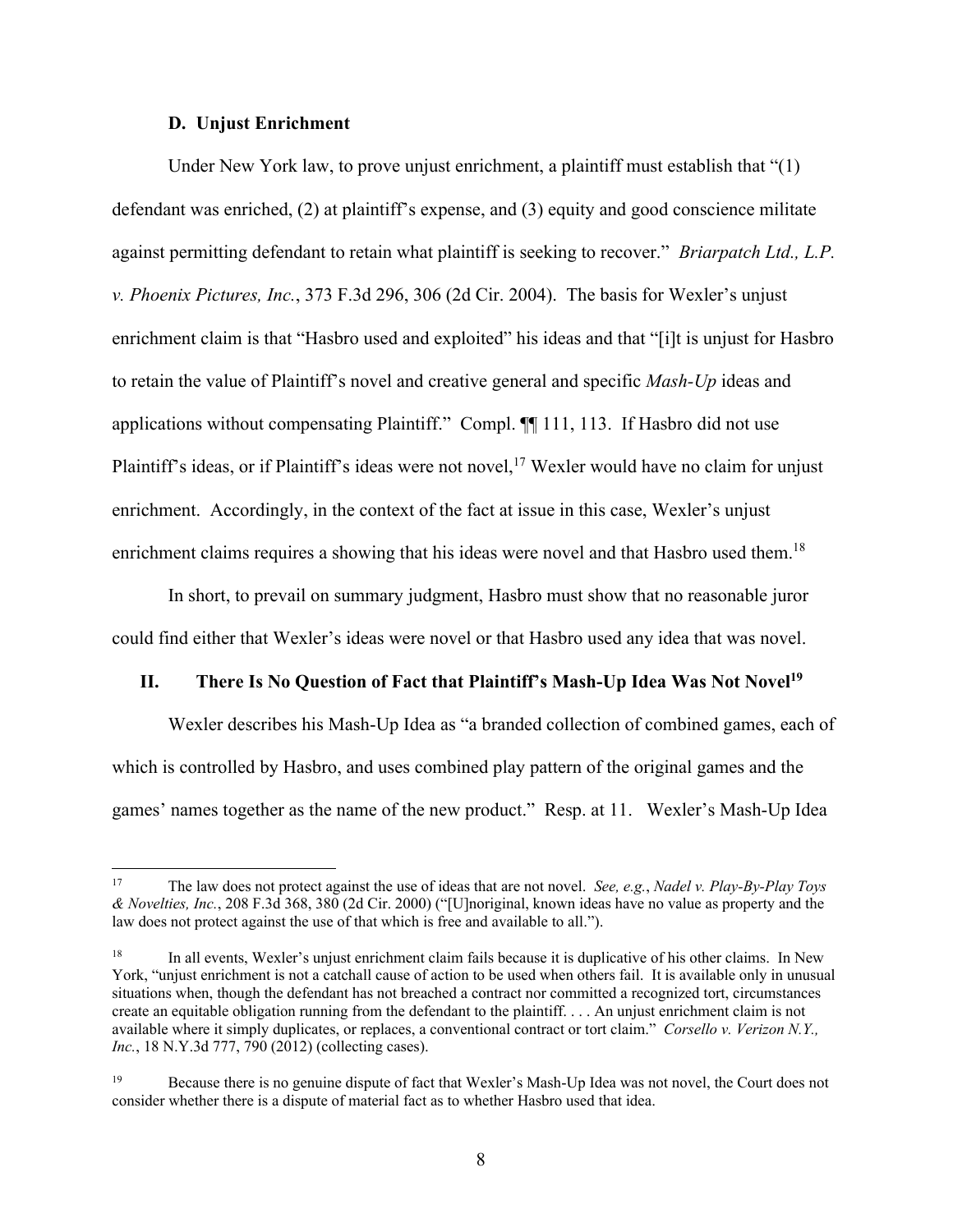can be distilled down to the following four elements: (1) each product in the collection combines elements of game play from two preexisting products, *see, e.g.*, Pl. 56.1 Stmt. ¶ 236; (2) the products involved are Hasbro classics that invoke consumer nostalgia and good-will, *id.* ¶¶ 233– 234, 236–237, 321;<sup>20</sup> (3) the names of the products in the collection utilize the preexisting names of the component products, *id.*  $\P$  238, 241;<sup>21</sup> and (4) the collection involves a line of products, *id.*  $\sqrt{236}$ <sup>22</sup> At issue is whether the idea, comprising those four elements, is novel.

"The determination of whether an idea is original or novel depends upon several factors, including, *inter alia*, the idea's specificity or generality (is it a generic concept or one of specific application?), its commonality (how many people know of this idea?), its uniqueness (how different is this idea from generally known ideas?), and its commercial availability (how widespread is the idea's use in the industry?)." *Nadel*, 208 F.3d at 378. *See also Lapine*, 918 N.Y.S.2d at 321 ("An idea will not be considered novel if it is in the public domain." (citing *Ferber v. Sterndent Corp.*, 51 N.Y.2d 782, 784 (1980)); *AEB & Assocs. Design Grp.*, 853 F. Supp. at 734 ("[A] a plaintiff may not claim that an idea is original if it was already in use in the

<sup>&</sup>lt;sup>20</sup> The parties agree that Hasbro classics are its longstanding games, although Hasbro disputes whether the term "classics" has a formal definition within the company. Pl. 56.1 Stmt. ¶ 234 (Def. Resp.). But whether Hasbro and Wexler agree that the games he proposed in fact involved the combination of two Hasbro "classics" is of no moment to the ultimate question of whether Wexler's idea was novel.

<sup>&</sup>lt;sup>21</sup> Although he never explicitly says so, Wexler appears to contend that the use of the two preexisting names in the combined product is what makes the product a "Mash-Up." *See, e.g.*, Def. 56.1 Stmt. ¶ 171 (Pl. Resp.) ("Uno Stacko [a product combining the games Uno and Jenga] is not a 'mash-up.' It combines the play patterns of two games, but does not use the names of the two games being combined. 'Stacko' is not a game.").

<sup>22</sup> Another characteristic of Wexler's Mash-Up Idea is that the name of the collection includes the phrase "Mash-Ups." Pl. 56.1 Stmt. ¶ 239; *see also id.* ¶ 240 ("Wexler designed, prepared, presented and submitted to Hasbro two-dimensional artwork including a collection identifier or slogan 'Hasbro Presents … Mash-Ups … The Classics Combined.'"). But Wexler contends that his use of the phrase "Mash-Ups" is irrelevant to the legal question of whether the proposed collection was a novel idea. *See* Resp. at 11 ("Ultimately, however, the issue of the novelty of the Hasbro Classics Mash-Ups Collection does not turn on the use of the word 'mash-ups.' Whether the collection had been named 'mash+ups' or 'Combo Games' is irrelevant. The issue is whether the underlying idea presented by Wexler, which included a proposed name for Hasbro's consideration, was novel."). Because the Court is considering the combined elements of the Mash-Up Idea in determining whether any reasonable juror could conclude that the idea was novel, the name of the product is not pertinent.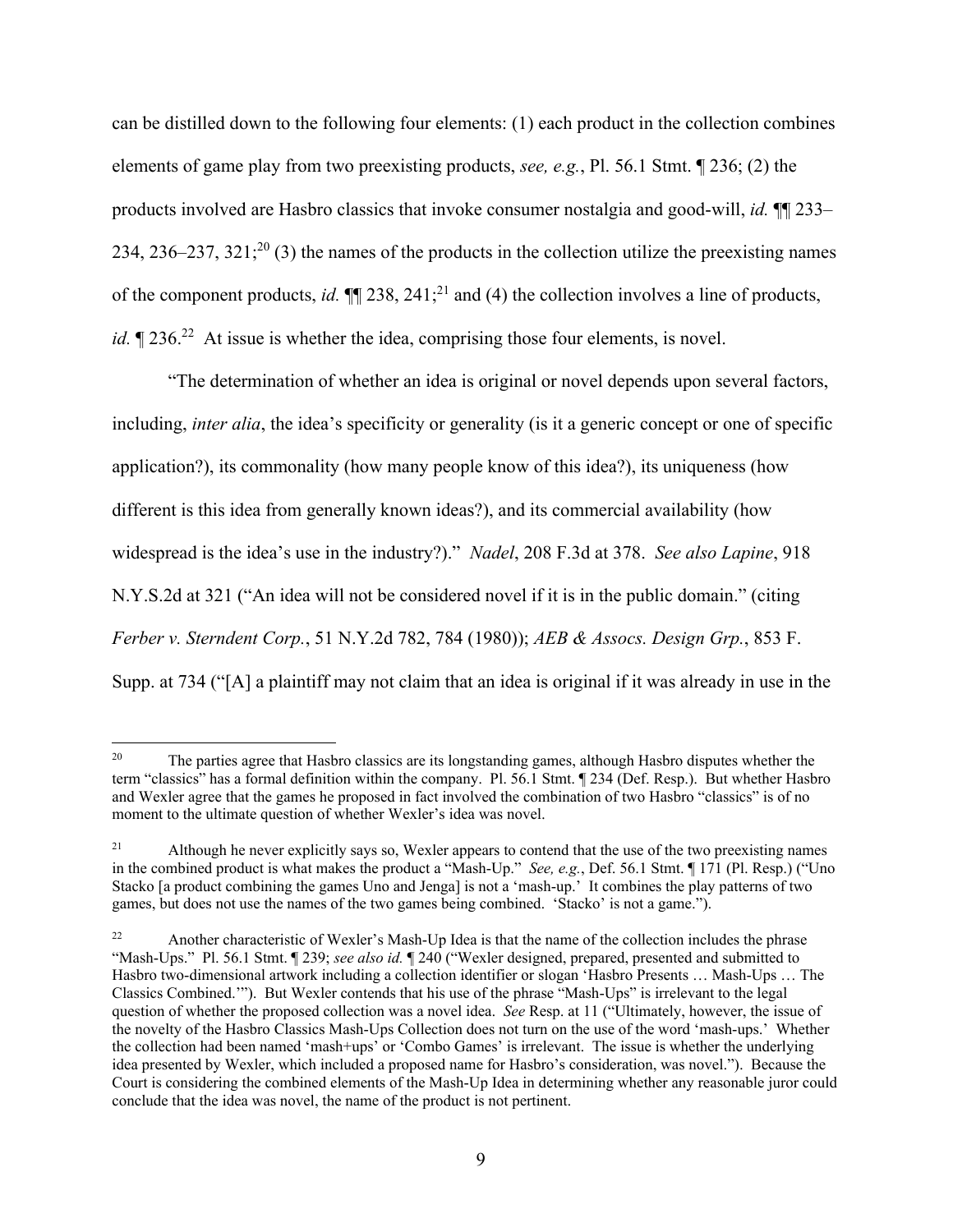industry at the time of the submission."). Even when the facts are construed in the light most favorable to Wexler, each factor favors a finding that Wexler's Mash-Up Idea was not novel.<sup>23</sup>

With respect to the first factor, Wexler's Mash-Up Idea is a general idea for a generic concept. The four elements are general descriptions of what the ultimate products in a line could look like; there is nothing specific about the idea. Wexler argues that his idea was made specific given the "numerous examples of combinations that could be included in the collection, supported with prototypes, two-dimensional artwork, proposed packaging, and instructions." Resp. at 7–8. Wexler is correct that he supported his idea with examples of products that could be included in such a collection. *See* Pl. 56.1 Stmt. ¶¶ 243, 244, 253, 255, 258, 260; Def. 56.1 Stmt.  $\P$  32–33.<sup>24</sup> If the question was whether any one of those illustrative examples was novel, there may be a dispute of material fact as to the novelty of that particular idea. But Hasbro did not develop any of the specific illustrative examples pitched by Wexler. *See* Def. 56.1 Stmt. ¶¶ 38, 42, 45, 49, 52, 54, 133. Moreover, Wexler cites no authority, and the Court is aware of none, to support his contention that a generic idea becomes novel when specific, but unused,

<sup>&</sup>lt;sup>23</sup> Under New York law, what is considered novel may be different in contract-based claims versus propertybased claims like misappropriation. In contract-based claims, "a showing of novelty to the buyer will supply sufficient consideration to support a contract." *Nadel*, 208 F.3d at 376. "By contrast, misappropriation claims require that the idea at issue be original and novel in absolute terms." *Id.* at 380. *But see Lapine v. Seinfeld*, 918 N.Y.S.2d 313, 320 (Sup. Ct. N.Y. Cnty. 2011) (disagreeing with *Nadel*'s finding that contract-based claims use a "novelty to the buyer" standard and holding that both contract and property claims require a finding of absolute novelty).

Even presuming that there is a difference between what is considered novel in contract-based and propertybased claims, an idea may be "so unoriginal or lacking in novelty generally that, as a matter of law, the buyer is deemed to have knowledge of the idea." *Nadel*, 208 F.3d at 380. In such cases, a plaintiff lacks both contract-based and a property-based claims. *Id.* In this case, the Court finds that the Mash-Up Idea is so lacking in novelty generally that the lack of novelty is imputed to Hasbro. Accordingly, any distinction that might exist under New York law between contract-based and property-based claims is of no moment.

<sup>&</sup>lt;sup>24</sup> For example, Wexler proposed a game combining Monopoly and Trouble at several meetings, which he claims to have pitched as both as an illustrative example of his proposed collection and as a "stand-alone product." *See* Def. 56.1 Stmt. ¶ 32 (Pl. Resp.); Pl. 56.1 Stmt. ¶¶ 253, 255, 258. Over the years, Wexler proposed the standalone product under three different names: "8-Minute Monopoly," "Speed Monopoly," and "Monopoly Taking Chances." Pl. 56.1 Stmt. ¶¶ 253, 255, 258. Hasbro ultimately passed on all versions of a game combining Monopoly and Trouble. Def. 56.1 Stmt. ¶¶ 34, 42, 45, 49.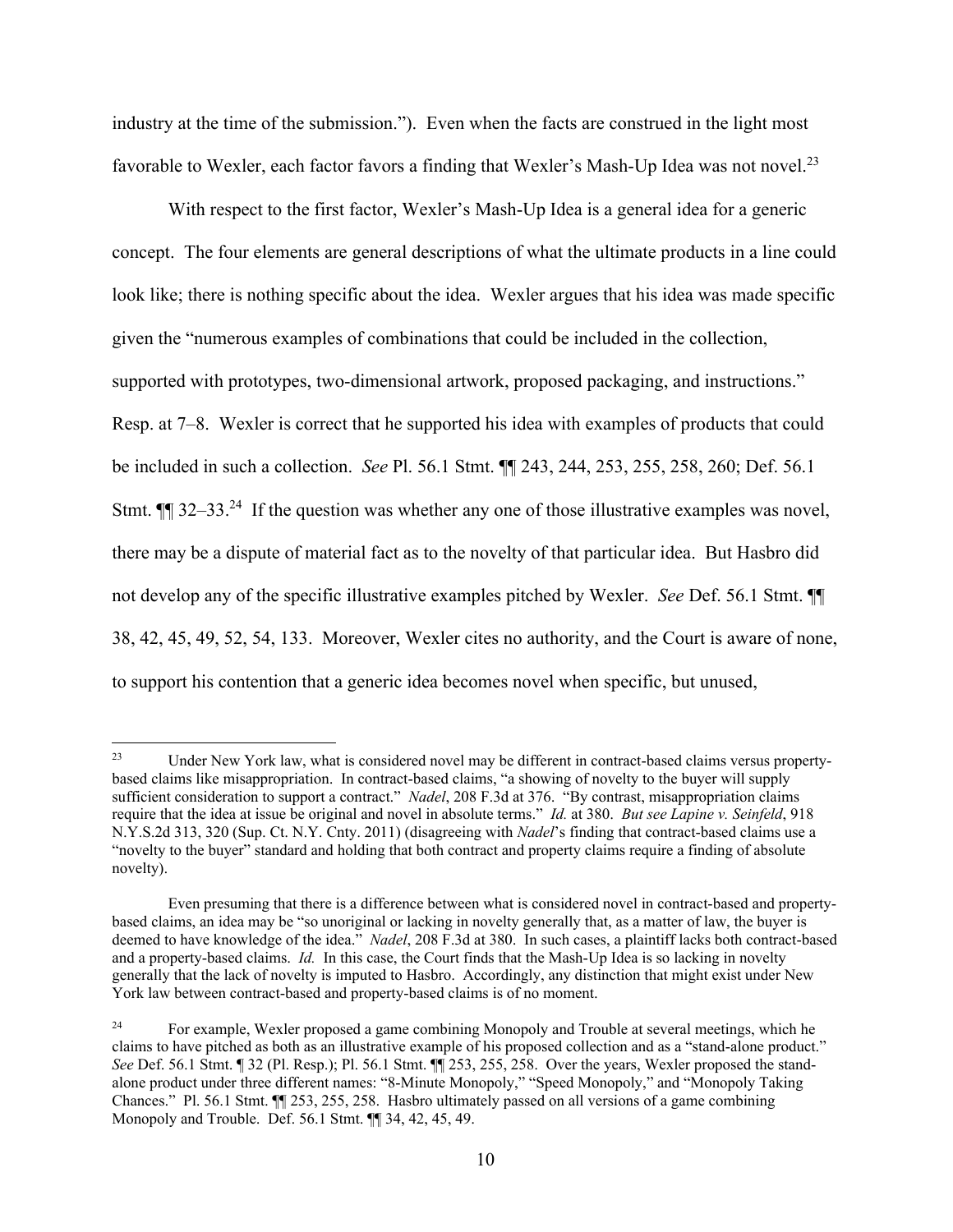applications of that idea are also presented. Accordingly, the first factor weighs in favor of the conclusion that Wexler's idea was not novel.

With respect to the remaining factors, each of the four elements comprising Wexler's Mash-Up Idea is so common and commercially available in the toy and game industry that a reasonable jury would have to conclude that the idea is not unique and is "nothing more than a variation on a basic theme." *AEB & Assocs. Design Grp.*, 853 F. Supp. at 734. With respect to the first element of his Mash-Up Idea, that each product in the collection combines elements of game play from two preexisting products, Wexler admits that "the concept of combining play elements from two or more preexisting products to create a new, distinct play pattern is one of the most longstanding and ubiquitous game design techniques in the industry." *See* Def. 56.1 Stmt. ¶ 152 (Pl. Resp.). Moreover, Hasbro points to several examples of products from the toy and game world that combine play elements from existing games into a new game. *See* Def. 56.1 Stmt. ¶¶ 171–172 (describing "Uno Stacko," a game released in 1994 that combined play elements from Uno and Jenga); *id.* ¶¶ 159–160 (describing "Poker Tiles," which combined play elements from Scrabble and poker); *id.* ¶ 174 (describing "Cranium," a game released in 1998 that combined play elements from Pictionary, charades, Trivial Pursuit, and Celebrities); *id.* ¶ 179 (describing "Girl Talk Jenga," which combined play patterns from the games Girl Talk and Jenga); *id.* ¶ 176 (showing a line of games from the 1960s and 1970s that combined the game Skittle with other games).

With respect to the second element of his Mash-Up Idea, that the two preexisting products are Hasbro classics that invoke consumer nostalgia and good-will, Wexler admits that an "important aspect of brand development for any game company is introducing new products associated with an established brand so that the new product, once on the market, can benefit from existing brand equity, and hopefully enhance it." Def. 56.1 Stmt. ¶ 155 (Pl. Resp.). Wexler

11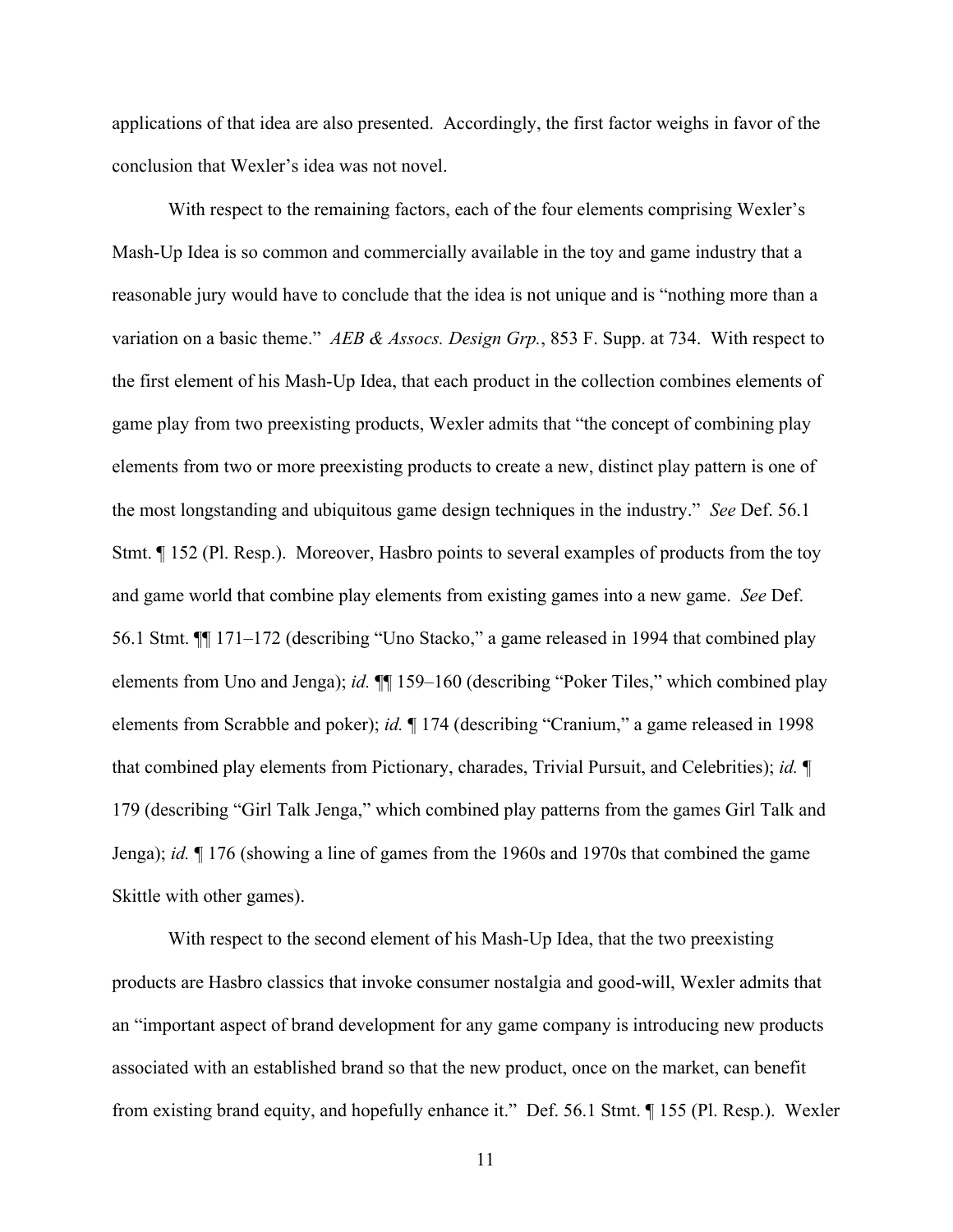also admits that Hasbro has sold new versions of its classic games, implicitly admitting that products that incorporate this element are, and have been for years, commercially available. *Id.*  ¶¶ 109–110 (describing Hasbro's "capsule" program with Target, "under which Hasbro has sold exclusive lines of games to Target based on Hasbro's classic brands"); *id.* ¶ 178 (describing the game "Monopoly: Transformers," which is a combination of two Hasbro classics).

The third element of his Mash-Up Idea, that the name of the product utilizes the preexisting names of the two component games, is also not unique. Using the names of the preexisting products capitalizes on brand equity, an idea that Wexler admits is common in the industry. Def. 56.1 Stmt. ¶ 155 (Pl. Resp.). Moreover, products that do just that are commercially available. *Id.* ¶ 179 (describing "Girl Talk Jenga," a game that combines Girl Talk and Jenga); *id.* ¶ 178 (describing "Monopoly: Transformers," a special edition of Monopoly using Transformers characters); *id.* ¶ 176 (describing the line of "Skittle" games; games in that line combine the name of the game "Skittle" with the name of other preexisting games).

With respect to the final element of his Mash-Up Idea, that the collection is a line of products, Wexler admits that "[i]nventors commonly present their proposed concepts in the context of product lines . . .." Def. 56.1 Stmt. ¶ 188 (Pl. Resp.). Moreover, Hasbro has released many lines of toys and games over the years. *Id.* ¶ 181 (describing a 2007 line of toys called "Telepods," which combined "Angry Birds" and "Transformers"); *id.* ¶ 182 (describing another 2007 line of toys called "Mixable, Mashable Heroes," which combined Marvel characters and Mr. Potato Head); *id.*  $\blacksquare$  109–110, 191 (discussing lines of Hasbro collections sold at Target).

Put another way, none of the four constituent elements of Wexler's Mash-Up Idea is novel; each is commonly known and commercially available. That said, Hasbro admits that prior to the "game mash+ups" line it sold to Target, it "had not created or sold a line of new games by combining elements of game play of two Hasbro Classic brands for each new product, and

12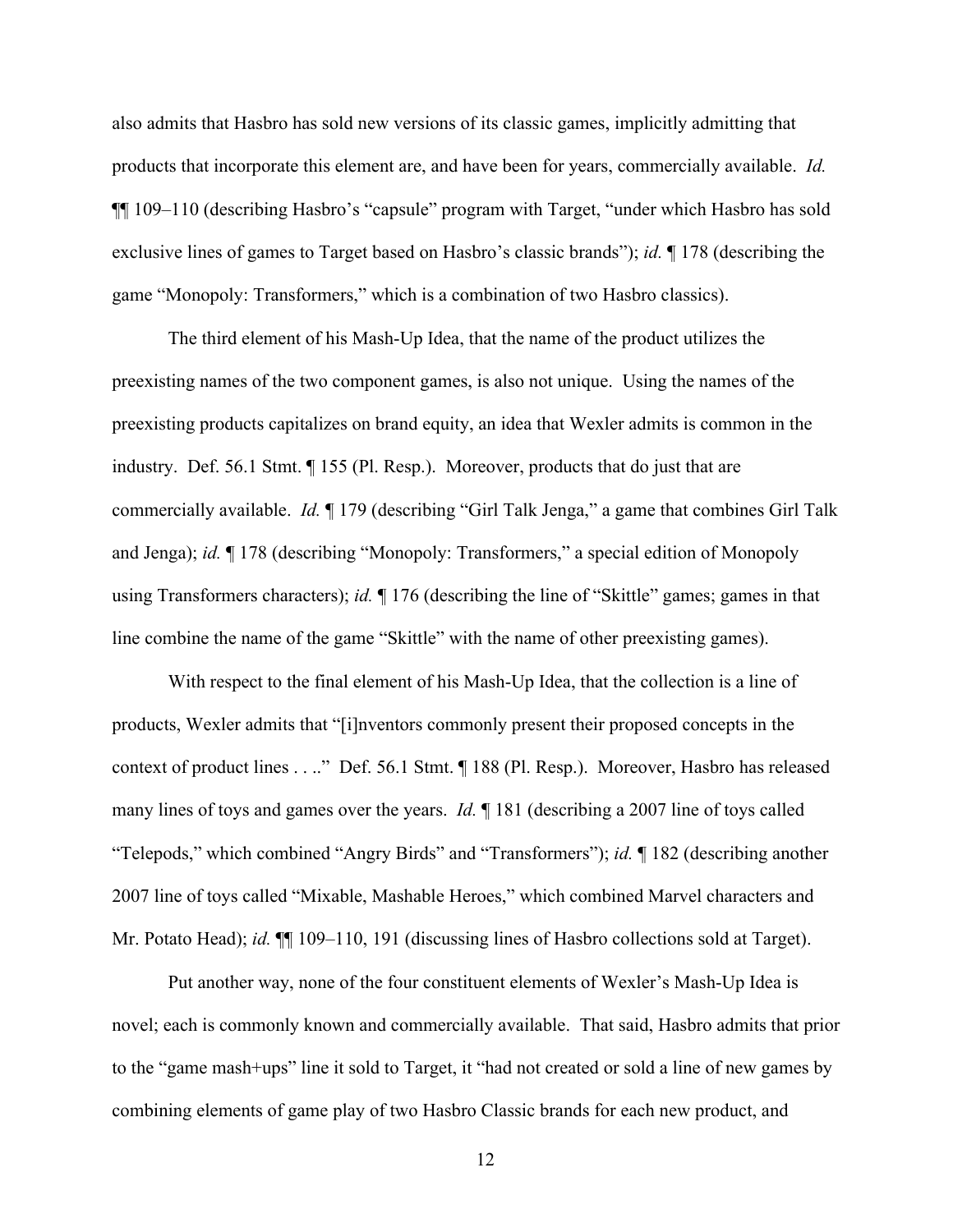wherein the new products would be sold under a common identifying name, brand or slogan."

Pl. 56.1 Stmt. ¶ 301 (Def. Resp.). The remaining question, therefore, is whether Wexler's idea to combine those four known elements was itself a novel idea.

Under New York law,

an idea which is a variation on a basic theme will not support a finding of novelty. Thus, even though an idea need not reflect the flash of genius to warrant protection, it must show genuine novelty and invention, and not a merely clever or useful adaptation of existing knowledge. Improvement of standard technique or quality, the judicious use of existing means, or the mixture of known ingredients in somewhat different proportions — all the variations on a basic theme — partake more of the nature of elaboration and renovation than of innovation.

*Paul*, 183 A.D.2d at 53 (internal citations and quotations omitted) (collecting cases); *see also Victor G. Reiling Assocs. v. Fisher-Price, Inc.*, 450 F. Supp. 2d 175, 180 (D. Conn. 2006) (applying New York law) (differentiating between "novelty of an idea," which is protected, and "novelty of its execution," which is not).

Although a steep hill to climb, novelty can be proven even when the idea utilizes elements that are themselves not novel. *See Victor G. Reiling Assocs.*, 450 F. Supp. 2d at 179– 81 (Although "most new ideas incorporate as building blocks elements or assumptions that are in the public domain, . . . if the idea itself is original, rather than just a new way of executing an old idea, it is protectible."); *AEB & Assocs. Design Grp.*, 853 F. Supp. at 734 (noting that "even original ideas combine elements that are themselves not novel," but recognizing that "novelty cannot be found where the idea consists of nothing more than a variation on a basic theme").

In this case, however, Wexler's Mash-Up Idea is simply "the judicious use of existing means, or the mixture of known ingredients in somewhat different proportions." *Paul*, 183

13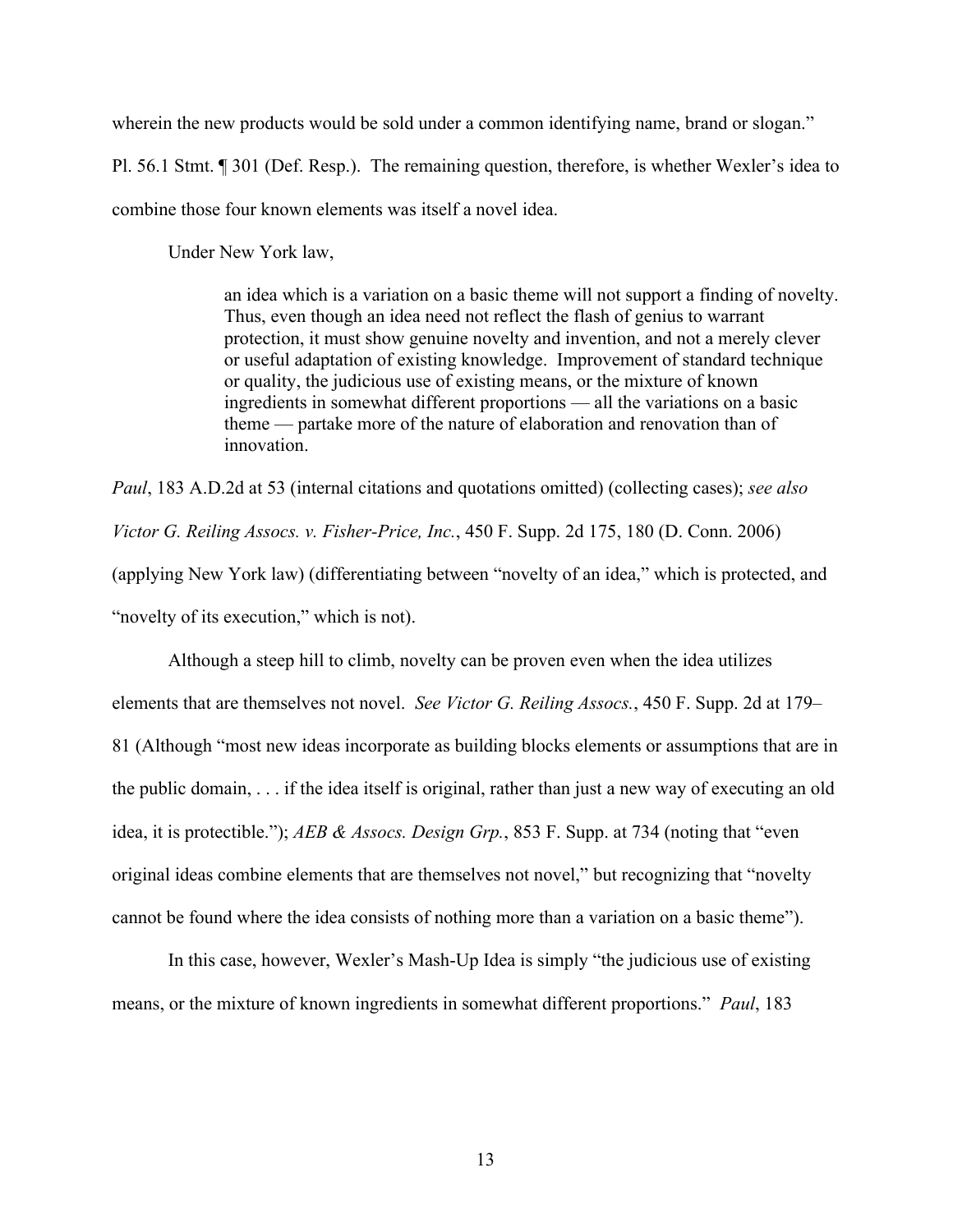A.D.2d at 53.<sup>25</sup> Such ideas are not novel. The Second Circuit, for example, affirmed a district court's finding that the idea for a television show featuring a Black American family was not novel, because it "merely combined two ideas which had been circulating in the industry for a number of years — namely, the family situation comedy, which was a standard formula, and the casting of black actors in non-stereotypical roles," despite recognizing that "the portrayal of a nonstereotypical black family on television was indeed a breakthrough." *Murray v. Nat'l Broad. Co.*, 844 F.2d 988, 991, 992 (2d Cir. 1988), *abrogated on other grounds by Nadel*, 208 F.3d at 376–78. Here, Wexler proposed combining a number of elements that "had been circulating in the industry" for decades and followed a "standard formula" generally known in the industry. Like the proposed sitcom in *Murray*, Wexler's idea is not novel.<sup>26</sup>

In *AEB & Assocs. Design Grp., Inc. v. Tonka Corp.*, the court found that a prototype of a commercial airbrush tool was not a novel idea even though it was the first airbrush tool to use a "mechanism for hand pumping air into a canister." 853 F. Supp. at 734. The court found that although two other airbrush tools used "manually-operated airbrush systems" that were different from the hand pumping mechanism, the proposed prototype "consist[ed] of nothing more than a clever or useful adaptation of existing knowledge." *Id.* (internal citation omitted).Here, none of

<sup>&</sup>lt;sup>25</sup> Wexler argues that Hasbro's reliance on a "litany of pre-existing combination products dating back sixty years" "unintentionally underscores the novelty and commercial viability" of his Mash-Up Idea because "Hasbro does not contend that those products were not novel or that the inventors of such products were not entitled to a royalty." Resp. at 10. As an initial matter, it is self-evident that ideas that were, at some point, novel, lose their novelty as they are disseminated and become widely known. *Nadel*, 208 F.3d at 378. Moreover, if one of Wexler's illustrative examples, like Monopoly Trouble, were at issue, the Court could find that even though the four elements are themselves not novel, the application of those elements to the specific idea could be novel. But that is far cry from the general, generic concept at issue here.

<sup>&</sup>lt;sup>26</sup> Even if the *Murray* Court had found the proposed sitcom to be novel, it would not necessarily mean that Wexler's Mash-Up Idea was novel. In *Murray*, the plaintiff had proposed a television program; his proposal included a title ("Father's Day"), casting suggestions, that the program would feature a Black family in nonstereotypical professions, and that it would mix humor with serious situations. *Murray v. Nat'l Broad. Co.*, 844 F.2d 988, 990 (2d Cir. 1988). That was a specific idea for a television show; unlike Wexler's Mash-Up Idea, it was not a general, generic concept.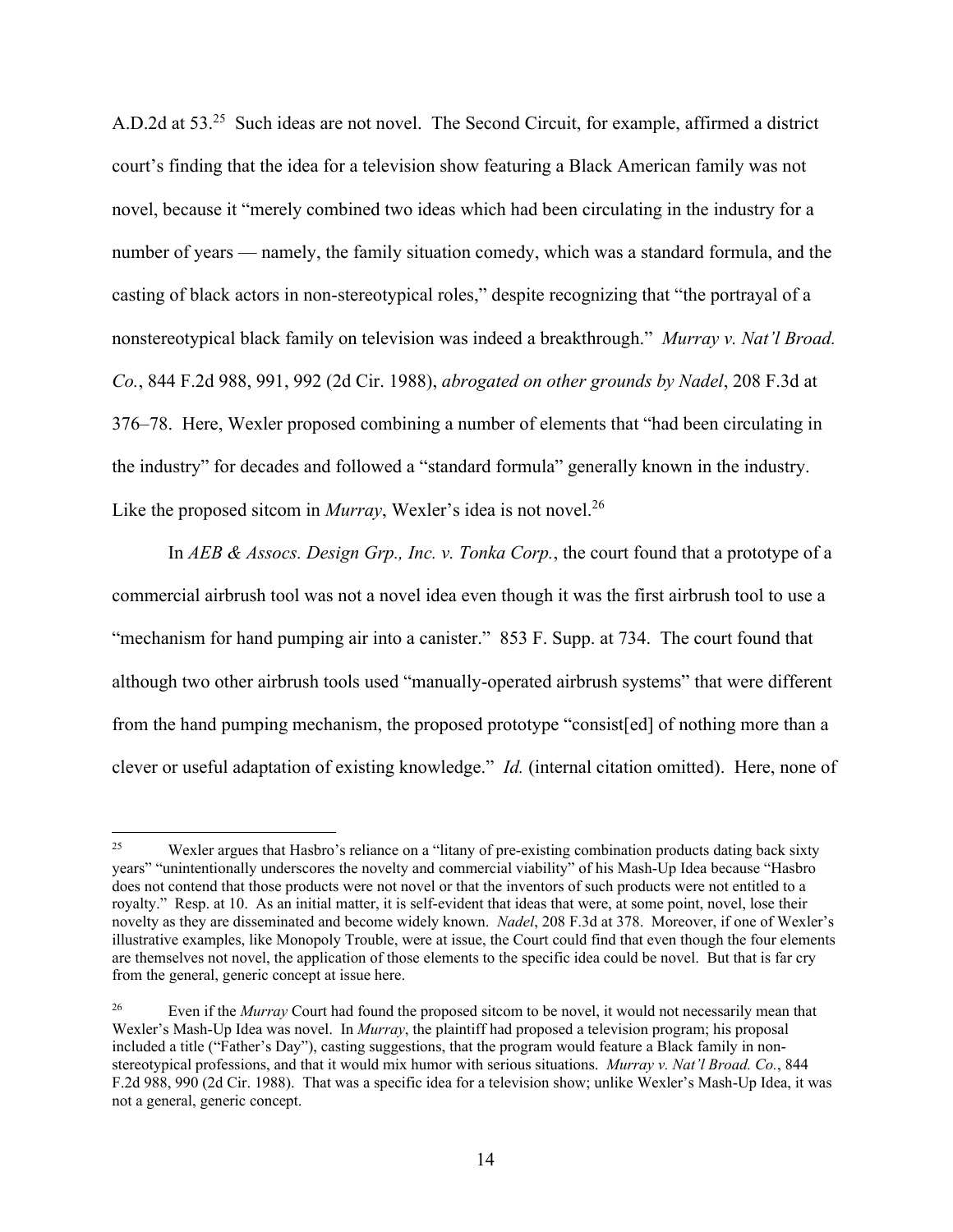the elements that Wexler proposed in his Mash-Up Idea is different from elements found in other generally available products.<sup>27</sup> Even if any one of the elements had been slightly different from what existed in the industry, Wexler's idea is, at best, "a clever or useful adaptation of existing knowledge."<sup>28</sup>

In short, Wexler has not shown that there is a dispute of material fact whether his Mash-Up Idea is novel. Because novelty is an element of each of his legal claims, Hasbro's motion for summary judgment on all claims related to Wexler's Mash-Up Idea is granted.

# **III. There Is No Question of Fact that Hasbro Did Not Use Plaintiff's Connect 4/Nerf Idea<sup>29</sup>**

Hasbro contends that it independently developed Connect 4 Blast!; it did not use

Wexler's Connect 4/Nerf idea in creating the game. Mem. of Law, Dkt. 47 at 8–9. As discussed in Section I *supra*, for Plaintiff to survive summary judgment, there must be a question of fact whether Hasbro used Wexler's idea. *See, e.g.*, *Nadel*, 208 F.3d at 380 n.10 ("In order to recover for breach of contract, a plaintiff must demonstrate some nexus or causal connection between his or her disclosure and the defendant's use of the idea, *i.e.*, where there is an independent source for the idea used by the defendant, there may be no breach of contract, and the plaintiff's claim for recovery may not lie."); *AEB & Assocs. Design Group*, 853 F. Supp. at 734 ("[E]ven where a

<sup>27</sup> Moreover, unlike Wexler's Mash-Up Idea, the plaintiff's proposed product in *AEB & Assocs. Design Grp.* involved a specific application — a prototype — as opposed to a generic idea of general application.

<sup>28</sup> Wexler argues that the facts in *AEB & Assocs. Design Grp.* are not analogous to his Mash-Up Idea. He claims that in *AEB*, the inventor "merely adapted a mechanism already incorporated into an existing product." Resp. at 9 n.3 (citing *AEB & Assocs. Design Grp.*, 853 F. Supp. at 734). He contrasts that with his Mash-Up Idea, which did not "adapt one mechanism of an existing product" or otherwise "adapt existing knowledge.'" *Id.* He claims that, instead, his Mash-Up Idea involved "a new line of new products of unique value to Hasbro . . . that creates a new way of playing . . . classic game[s] while permitting Hasbro to leverage the brands that are being combined." *Id.* But this generic description of his Mash-Up Idea does nothing to rebut the fact that the components of his idea are all "existing knowledge" and that combining those elements together is simply an adaptation of that knowledge.

<sup>&</sup>lt;sup>29</sup> Because there is no dispute of material fact whether Hasbro used Wexler's Connect 4/Nerf idea, the Court does not consider whether there is a question of fact whether that idea was novel.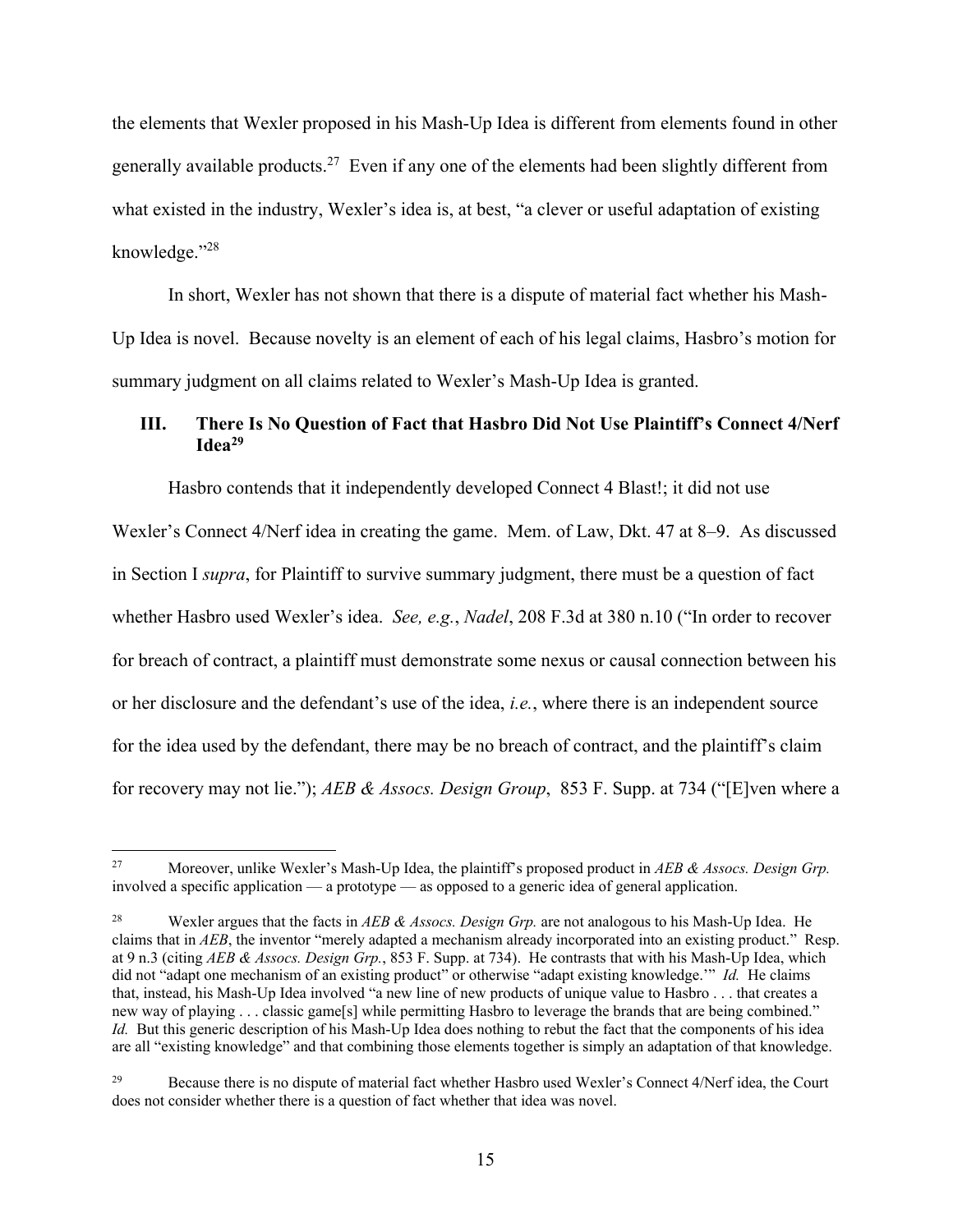plaintiff's concept is novel and original, recovery will be denied where it is established that the party alleged to have misappropriated another's concept, arrived on its own initiative or by wholly independent means at a concept similar to that devised by the party seeking recovery for misappropriation." (cleaned up)).

In misappropriation of idea cases, courts use a burden-shifting framework in deciding whether a defendant used a plaintiff's idea. "[A] plaintiff can establish misappropriation by showing access and substantial similarity, which shifts the burden to the defendant to demonstrate independent development." *Scienton Techs., Inc. v. Computer Assocs. Int'l Inc.*, No. 04-CV-2652, 2012 WL 13105453, at \*11 (E.D.N.Y. Sept. 25, 2012) (internal citations omitted) (collecting cases). If a defendant demonstrates independent development, the burden shifts back to the plaintiff to rebut the defendant's evidence of independent development. *AEB & Assocs. Design Grp., Inc.*, 853 F. Supp. at 734–35. Although contract claims do not use the same burden shifting standard, to survive summary judgment, Wexler must still come forward with "specific facts showing that there is a genuine issue for trial" on the question of whether Hasbro used his idea. *Sista v. CDC IXIS N. Am., Inc.*, 445 F.3d at 169. Because Hasbro's evidence that it independently developed Connect 4 Blast! is unrefuted and because Wexler's has not put forth anything beyond speculation to show that there is a genuine dispute as to whether Hasbro used his idea, his claims related to his Connect 4/Nerf idea do not survive summary judgment.<sup>30</sup>

The Court presumes without deciding that there are genuine disputes of material fact whether his Connect 4/Nerf idea is substantially similar to Connect 4 Blast! and whether Hasbro had access to Wexler's idea.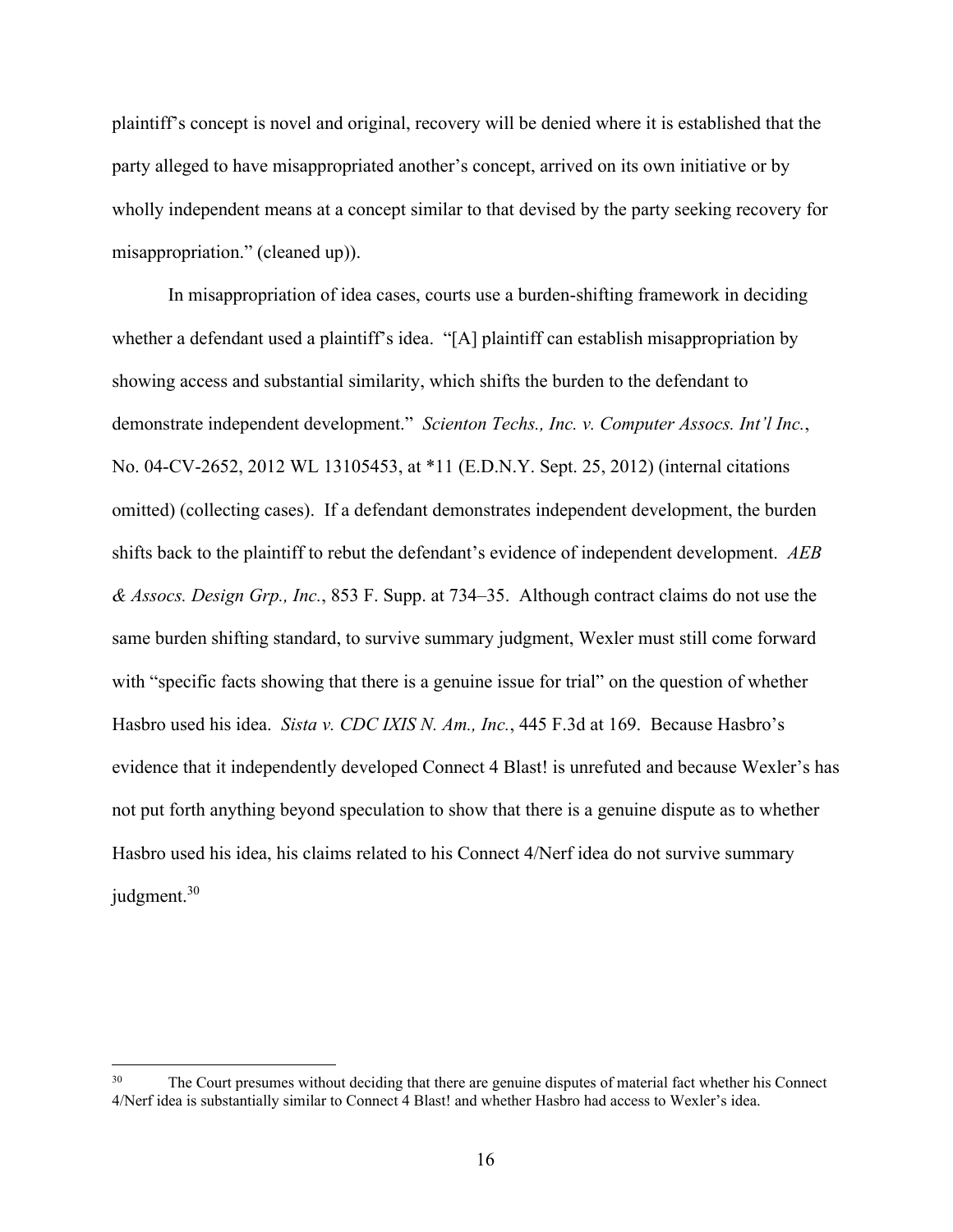### **A. Hasbro's Evidence that It Independently Developed Connect 4 Blast!**

According to Hasbro, in February 2019, one of its designers, Matthew Shoaff, independently developed the game Connect 4 Blast! Mem. of Law at 8–9. Hasbro offers two pieces of evidence to support its contention: deposition testimony from Michael Lichodziejewski and a sworn declaration from Matthew Shoaff. Lichodziejewski was Shoaff's supervisor at Hasbro. Def. 56.1 Stmt. ¶ 138. At his deposition, Lichodziejewski testified that the "basic concept [for Connect 4 Blast!] originated with Matt Shoaff." Lichodziejewski Tr., Dkt. 52-16 at 59:7-10. *See also id.* at 65:18-19 ("The creation of the concept came from Matt Shoaff alone.").<sup>31</sup> Additionally, Shoaff testified in a sworn declaration that he "came up with th[e] idea entirely on [his] own." Shoaff Decl., Dkt. 69 ¶ 10. *See also id.* ¶ 23 ("Before being informed about this litigation, I had never seen, been told of, or had any awareness of any inventor submission by David Wexler, and in particular I was never made aware of any game idea that he had submitted involving Nerf and Connect 4.").

Wexler's argues that Hasbro did not present any testimony from Shoaff directly and that Lichodziejewski's deposition testimony is inadmissible hearsay because it "is necessarily based on what he was told by Schoaff [sic] or, no more reliably, rank speculation." Resp. at 19. Shoaff's sworn declaration was included as part of Hasbro's reply in support of its motion for summary judgment, so Wexler was correct that, when he filed his response brief, Hasbro had not presented any evidence from Shoaff himself. Although "[a]rguments made for the first time in a reply brief need not be considered by a court," district courts have discretion to "rely on evidence submitted with moving party's reply papers." *Ruggiero v. Warner-Lambert Co.*, 424 F.3d 249, 252 (2d Cir. 2005) (internal citations omitted).

<sup>&</sup>lt;sup>31</sup> Lichodziejewski further testified that Shoaff first presented the idea to him. Lichodziejewski Tr., Dkt. 52-16 at 61:5-11, 61:18-20.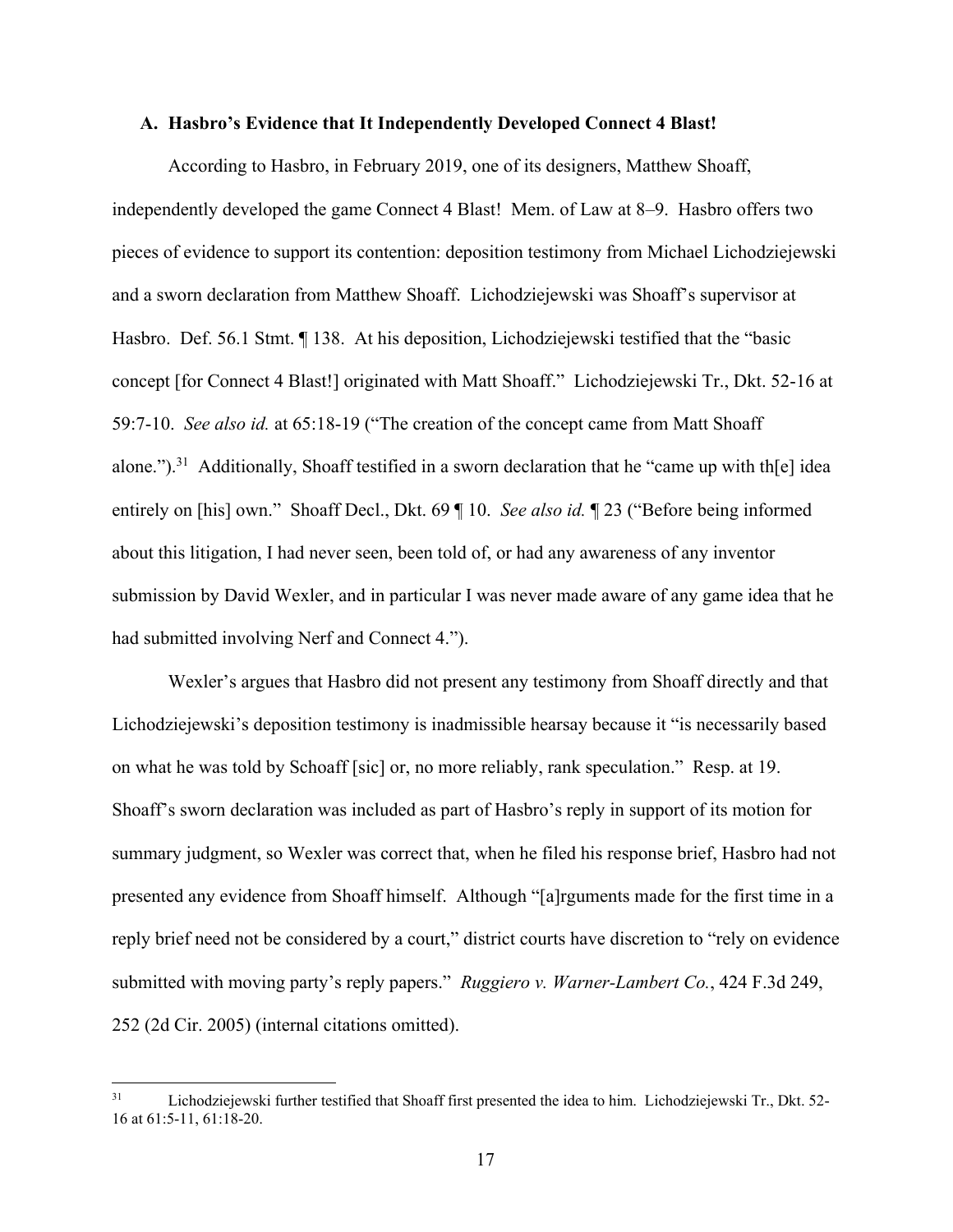In an exercise of its discretion, the Court is inclined to consider Shoaff's sworn declaration. Courts consider a variety of factors in deciding whether to rely on evidence submitted in reply papers. In *Bayway Ref. Co. v. Oxygenated Mktg. & Trading A.G.*, the Second Circuit looked to the following four considerations in deciding whether a district court had abused its discretion in relying on new evidence found in reply papers: (1) whether the reply was the first opportunity to rebut new material issues raised in the opposition papers; (2) whether the non-moving party was surprised by the evidence included in the reply;<sup>32</sup> (3) whether the nonmoving party sought leave to file a sur-reply to respond to the evidence;<sup>33</sup> and (4) whether there is any indication that the non-moving party has "any contrary evidence to introduce even if it were given an opportunity to proffer it." 215 F.3d 219, 226–27 (2d Cir. 2000).

Three of the four considerations counsel in favor of considering Shoaff's declaration, even though it appeared for the first time in Hasbro's reply papers. Hasbro's independent development *vel non* of Connect 4 Blast! was not a new issue raised for the first time by Wexler in its opposition to Hasbro's motion for summary judgment. Accordingly, the first factor weighs against considering the Shoaff declaration. But the remaining three factors tip the balance in the other direction. Wexler could not have been surprised by the Shoaff declaration because its contents mirrored Lichodziejewski's deposition testimony. Moreover, it was Wexler who pointed out that Hasbro had not included any evidence from Shoaff himself. Resp. at 19.

<sup>32</sup> *See also Ruggiero v. Warner-Lambert Co.*, 424 F.3d 249, 252 (2d Cir. 2005) (considering whether the nonmoving party was "blindsided" by the new evidence in the reply); *Cifarelli v. Village of Babylon*, 93 F.3d 47, 53 (2d Cir. 1996) (holding that the district court did not abuse its discretion in considering a new affidavit submitted by a defendant on reply inasmuch as plaintiff was "fully aware prior to the defendants' reply" of the issue discussed in the affidavit).

<sup>33</sup> *See also Ruggiero*, 424 F.3d at 252 (finding that "it is hard for [the non-moving party] to claim unfair prejudice now, because she could have claimed surprise in the district court and sought to file a responsive surreply").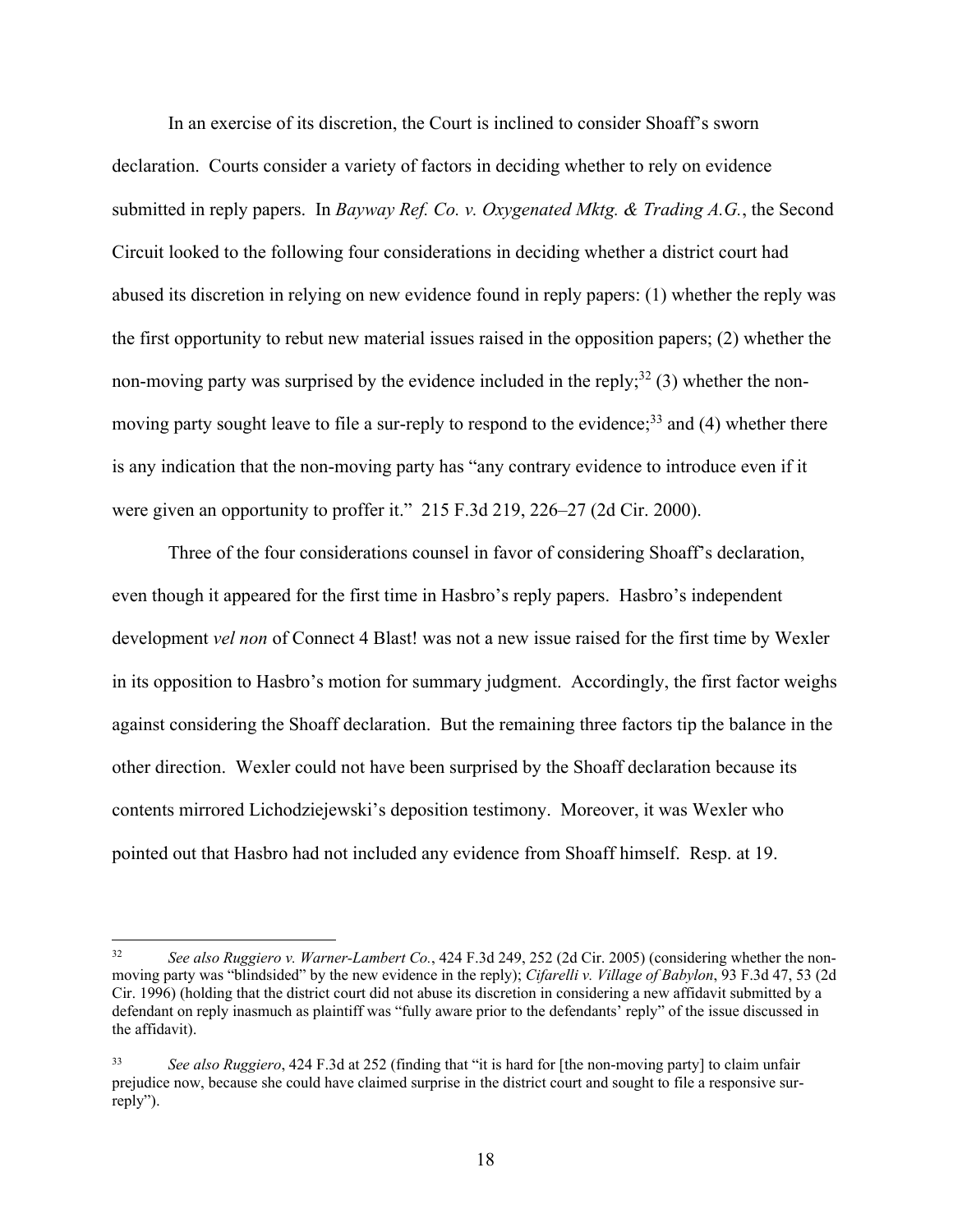Additionally, Wexler did not move for leave to file a sur-reply in response to the new evidence; nor did Wexler move to strike the Shoaff declaration.<sup>34</sup> Further, the Court has absolutely no indication that Wexler has any evidence to contradict Shoaff's sworn statements. Whether Connect 4 Blast! was independently developed by Hasbro is squarely at issue in this litigation and is discussed extensively in Hasbro's opening papers. If Wexler has additional evidence to refute Hasbro's position that Shoaff independently conceived the idea, he surely would have included that evidence in his opposition papers. The fact that he did not persuades the Court that Wexler has no such evidence. In short, the Court will exercise its discretion to consider the Shoaff declaration.

But even if the Court decided not to consider the Shoaff declaration, it could rely on Lichodziejewski's testimony, even though it is, in part, hearsay. "Hearsay evidence is admissible at the summary judgment stage if the contents would otherwise be admissible at trial." *Century Pac., Inc. v. Hilton Hotels Corp.*, 528 F. Supp. 2d 206, 215 (S.D.N.Y. 2007), *aff'd*, 354 F. App'x 496 (2d Cir. 2009) (citing *Santos v. Murdock*, 243 F.3d 681, 683 (2d Cir. 2001) ("Affidavits submitted to defeat summary judgment must be admissible themselves or must contain evidence that will be presented in an admissible form at trial.")).<sup>35</sup> The contents of the statements in Lichodziejewski's testimony to which Wexler objects as hearsay would be admissible at trial in the form of Shoaff's direct testimony. *See* Shoaff Decl. ¶ 1 (noting that "if

<sup>34</sup> Wexler was keenly aware of the option to move to strike Shoaff's declaration. Hasbro sought leave to move to strike one of the declarations attached to Wexler's opposition papers and followed the pre-motion procedures in the Undersigned's Individual Practices in Civil Cases. After a telephone conference on the request, the Court declined to grant Hasbro leave to file a motion to strike. *See* Order, Dkts. 65; Joint Letter, Dkt. 72; Order, Dkt. 73. Wexler did not take any similar actions with respect to the Shoaff declaration.

<sup>35</sup> *See also Wikimedia Found. v. Nat'l Sec. Agency/Cent. Sec. Serv.*, 427 F. Supp. 3d 582, 598 n.29 (D. Md. 2019), *aff'd*, 14 F.4th 276 (4th Cir. 2021) ("Summary judgment evidence must either be in admissible form or capable of being rendered admissible at trial.") (citing *Humphreys & Partners Architects, LP v. Lessard Design, Inc.*, 790 F.3d 532, 538-39 (4th Cir. 2015)).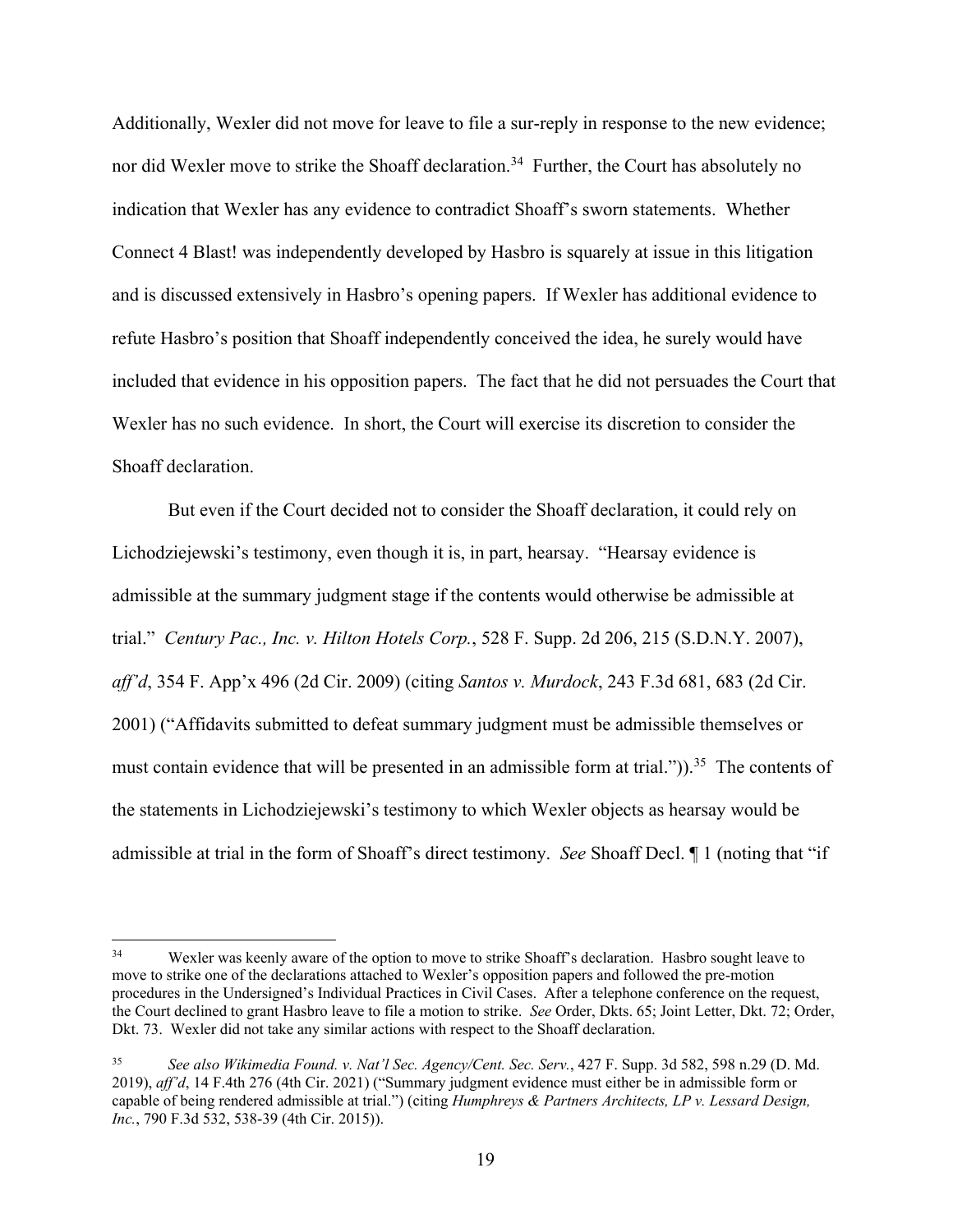called as a witness [he] could, and would, testify"). In short, the Court may consider Lichodziejewski's testimony when deciding Hasbro's motion for summary judgment.

Considering Lichodziejewski's testimony and Shoaff's declaration, Hasbro has put forth evidence that it independently developed Connect 4 Blast!

# **B. Wexler's Rebuttal of Hasbro's Evidence That Connect 4 Blast! Was Independently Developed Is Entirely Speculative**

To create a question of fact whether Hasbro used Wexler's Connect 4/Nerf idea, Wexler must rebut Hasbro's evidence that Connect 4 Blast! was independently developed by coming forward with specific facts to show that there is a genuine issue for trial. *AEB & Assocs. Design Grp., Inc.*, 853 F. Supp. at 734–35. A rebuttal comprised solely of "conclusory and speculative assertions" is "insufficient to avoid summary judgment." *Id.* at 735. Moreover, "[t]he party opposing the motion for summary judgment must set forth concrete particulars [and] [i]t is not sufficient merely to assert a conclusion without supplying supporting arguments or facts." *BellSouth Telecomms., Inc. v. W.R. Grace & Co.-Conn.*, 77 F.3d 603, 615 (2d Cir. 1996) (citing *SEC v. Research Automation Corp.*, 585 F.2d 31, 33 (2d Cir. 1978)). Because all of Wexler's evidence is unsubstantiated speculation, he has not rebutted Hasbro's evidence of independent development.

Wexler puts forth what he refers to as "information concerning certain general practices at Hasbro," *see* Resp. at 17, without providing any evidence specific to his Connect 4/Nerf idea. Wexler speculates that his Connect 4/Nerf idea may have been presented to others within Hasbro after his initial pitch meeting on April 30, 2015, because the idea was marked "Hold/Send In."36 Wexler asserts that "in the vast majority of cases an idea presented by an inventor that a member

The parties agree that at the conclusion of the initial pitch meeting, Hasbro marked the idea as "Hold/Send" In" on the Inventor Review Record form. Pl. 56.1 Stmt. ¶¶ 270, 343.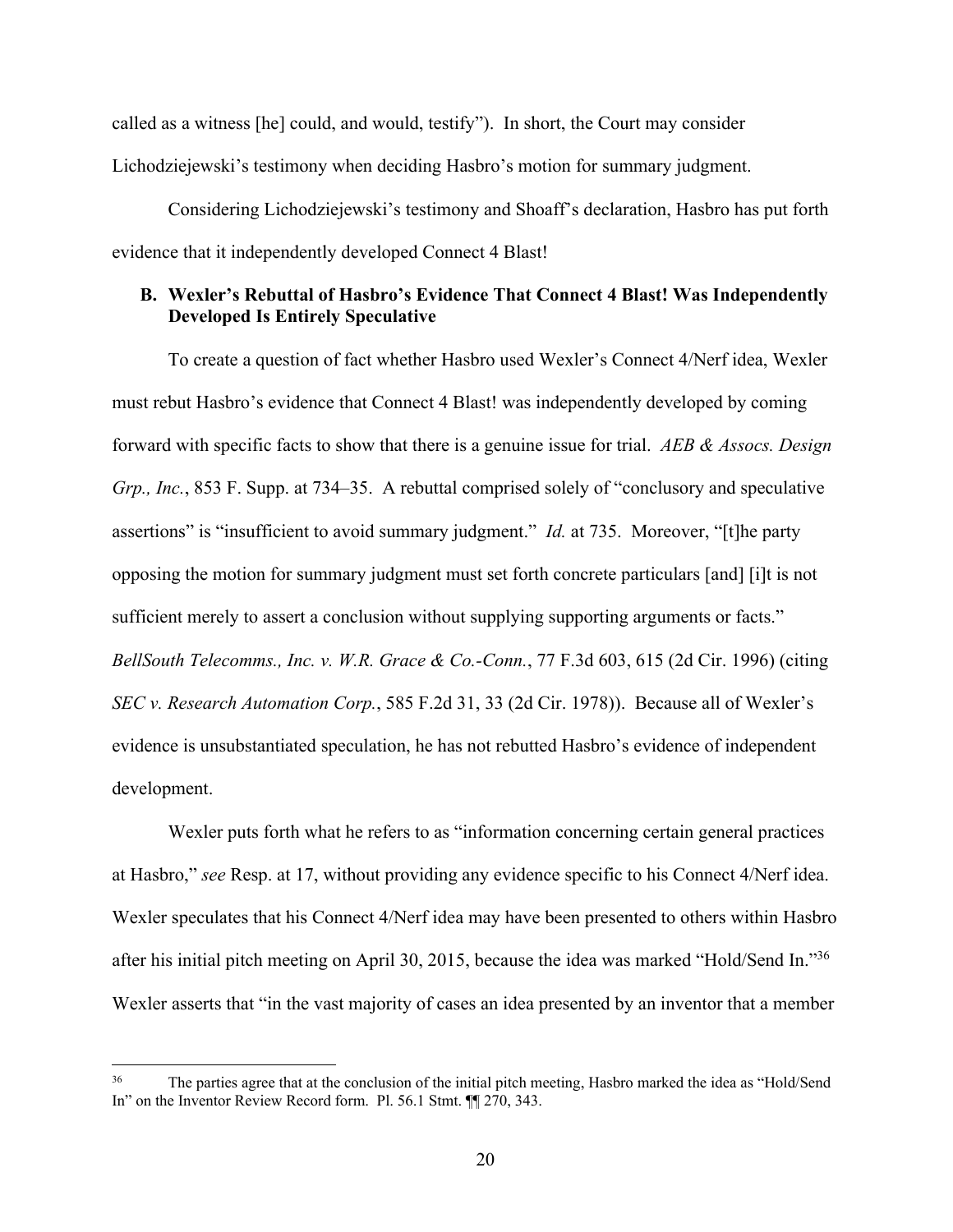of Hasbro's product acquisitions group marks HOLD/SEND IN is presented at what is referred to as an Inventor Submission Review meeting ("ISR") to a group of up to 20 Hasbro employees, including members of the marketing and product development groups, for discussion and further evaluation." Resp. at 17.<sup>37</sup> Wexler then notes that "[o]ther than a single agenda, it appears that Hasbro has not produced any information concerning ISR meetings at which ideas presented by Wexler were presumably discussed, or any evidence that his ideas that were brought in [were] not presented at an ISR." *Id.*; Pl. 56.1 Stmt. ¶¶ 445, 447.Wexler also asserts that "toy and game creation is a collaborative process at Hasbro," and "it is a general practice for employees to speak with [one] another to get their input even outside of the formal review meetings." Resp. at 18 (citing Pl. 56.1 Stmt. ¶ 448).

But even if all of those assertions are true, Wexler has offered no facts that tend to show that his Connect 4/Nerf idea was presented at an ISR meeting or discussed informally among Hasbro employees. And even if he had presented such evidence, Wexler has provided nothing to connect the Hasbro employees who were allegedly exposed to his idea to Shoaff or to any other Hasbro employee who was purportedly involved in the creation of Connect 4 Blast! Wexler's speculation that his idea could have been presented at an ISR meeting and a person present at that meeting then could have discussed Wexler's idea with someone who then could have discussed it with Shoaff is insufficient to raise a question of fact for trial.<sup>38</sup>

<sup>&</sup>lt;sup>37</sup> The Hasbro representative at the April 30, 2015 meeting testified at his deposition that about 30 percent of items marked "Hold/Send In" would "not make it to a further stage." *See* Grimes Tr., Dkt. 60-3 at 310:20-311:10. Ronald Weingartner, Wexler's expert who worked in the Inventor Relations department at Hasbro from 1986 to 1999, testified at his deposition that only about 10% of ideas marked "Hold/Send In" are not shared with others. Weingartner Tr., Dkt. 52-3 at 187:19; Def. 56.1 Stmt. ¶¶ 25–27.

It is of no moment that "Hasbro has not produced any information concerning ISR meetings." Resp. at 17. To survive summary judgment, the non-moving party has to come forward with specific facts showing that there is a dispute of material fact. If Wexler believed that Hasbro did not meet its obligations in discovery, he should have brought his complaint to the Court's attention or filed a motion to compel. Wexler did neither.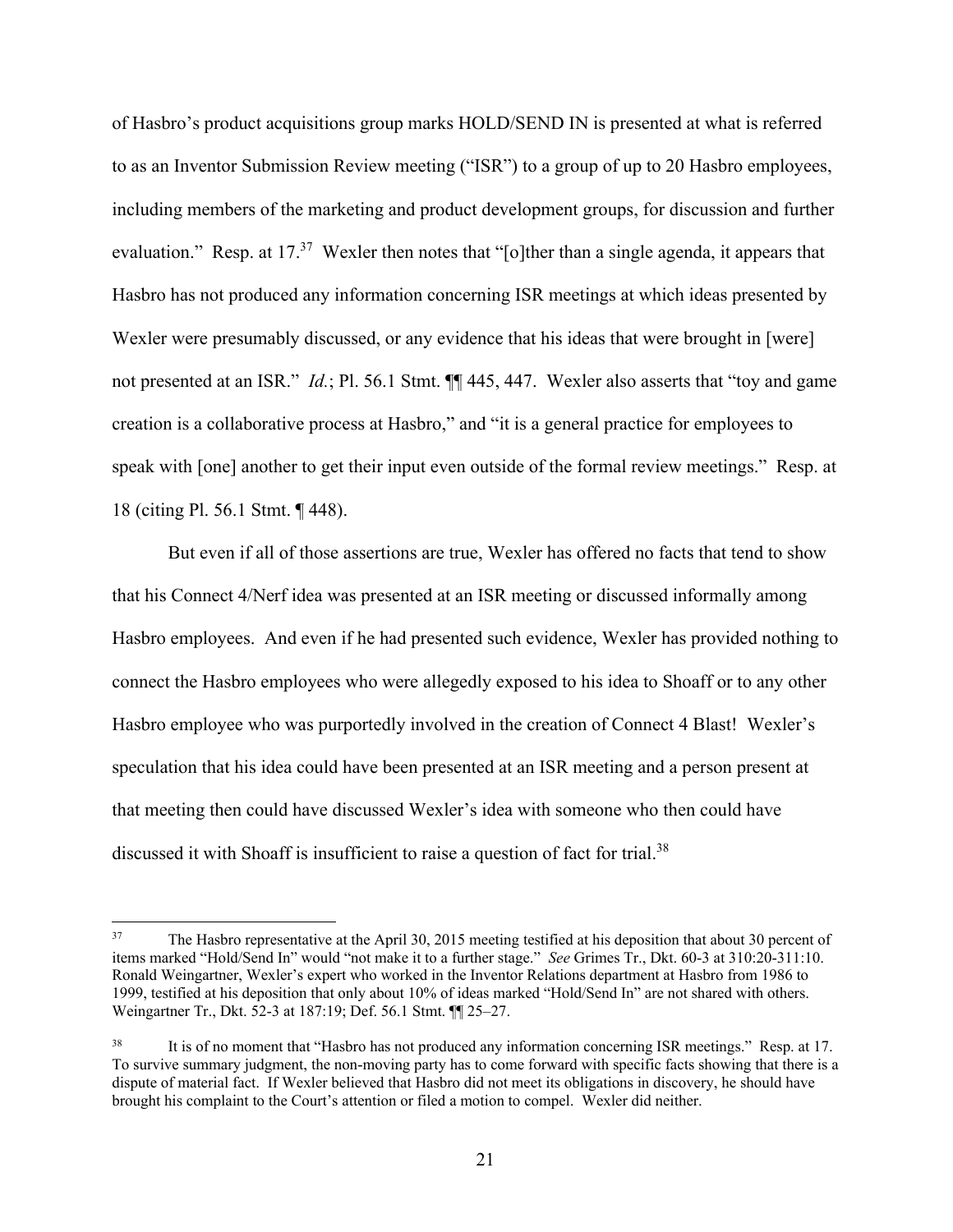Wexler continues his speculation by noting that "all of the ideas presented to Hasbro and included on an IRR, whether marked HOLD/SEND IN or PASS, are logged in a computer database — initially Greenhouse and now Ignite," and that "Hasbro reviews previously submitted ideas in an effort to identify potential products to develop." Resp. at 17; *see also* Pl. 56.1 Stmt. ¶¶ 450–454. But here, too, Wexler provides no facts tending to show that an entry for his Nerf/Connect 4 idea was made or accessed or that any such entry that may exist was shared with the Hasbro employee or employees responsible for developing Connect 4 Blast!<sup>39</sup> The mere existence of a database that may have housed Wexler's idea does not move the needle; Wexler needed to present some fact that would allow the trier of fact to connect information in the database to the development of Connect 4 Blast!

Wexler's final attempt to rebut Hasbro's evidence of independent development is his "special mention" of Jonathan Berkowitz, who Wexler claims was both at the April 30, 2015 meeting at which Wexler pitched his Connect 4/Nerf idea and played a role in Hasbro's production of Connect 4 Blast! Resp. at 18–19. But a careful review of the evidence reveals that Wexler's contention is mere speculation.

Jonathan Berkowitz was "in charge of Hasbro's game division from April 2011 to January 2020." Def. 56.1 Stmt. ¶ 68. Hasbro admits "for the purposes of the Motion" that Berkowitz was "present for some portion or portions" of the April 30, 2015 meeting, during which Wexler presented his Connect 4/Nerf idea. Pl. 56.1 Stmt. ¶ 259 (Def. Resp.). The Court

<sup>&</sup>lt;sup>39</sup> Wexler again blames Hasbro, noting that the company "does not maintain (or simply has not produced) any records of who accesses these databases and when, and [which] people outside of the Product Acquisition group are provided access to the database." Resp. at 17–18. *See also* Pl. 56.1 Stmt. ¶ 452 ("Hasbro produced no information [about] who accessed the databases to review the ideas submitted by Wexler . . . ."). It is, of course, Wexler's burden to rebut Hasbro's evidence of independent development by coming forward with specific facts showing that there is a genuine issue for trial. Wexler's speculation about what may have happened vis-à-vis a database at Hasbro cannot create a dispute where none exists. Here, too, if Wexler believed Hasbro was not fully forthcoming during the lengthy discovery period, he could have raised a discovery dispute with the Court or filed a motion to compel. As noted previously, Wexler did neither.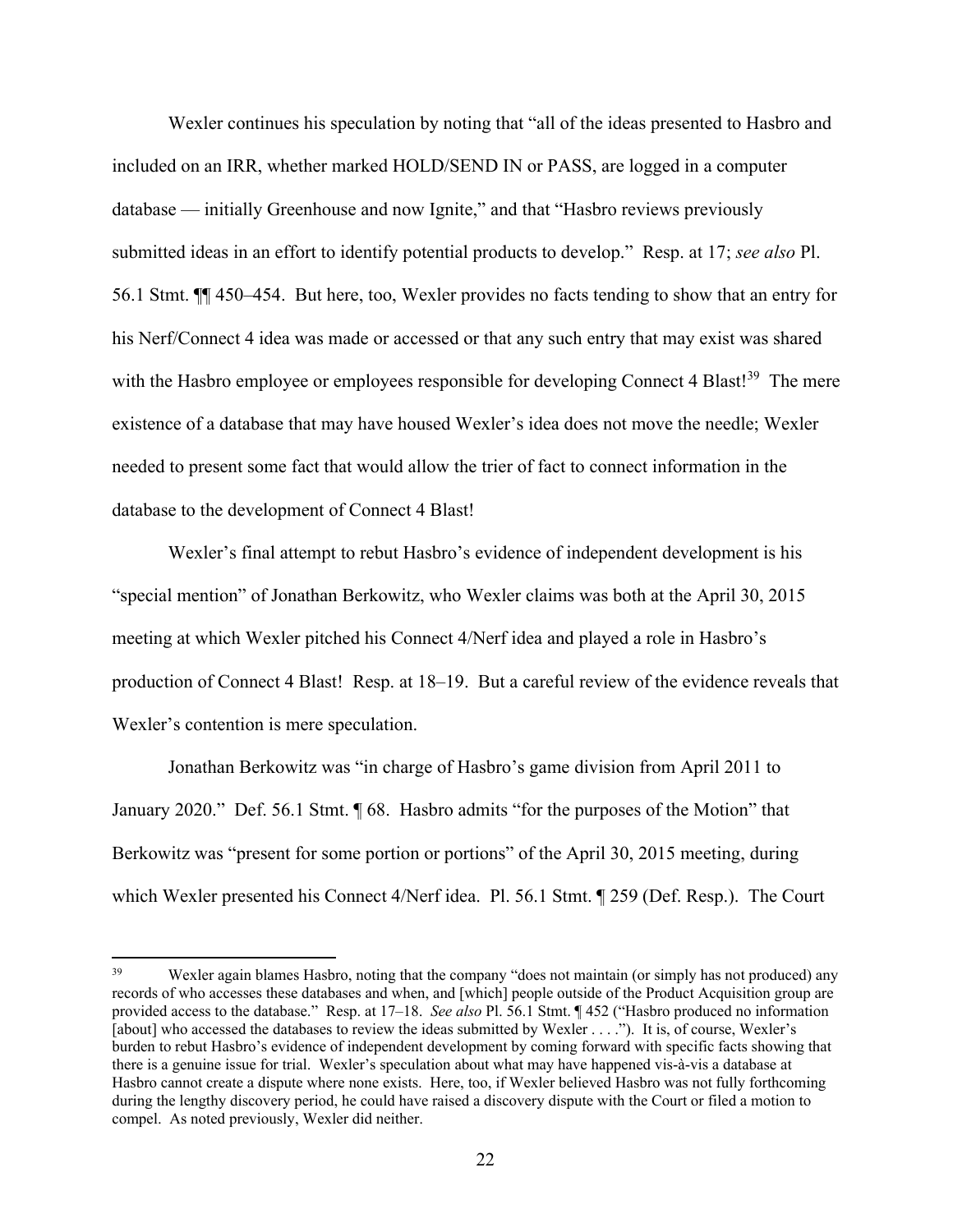will assume without deciding that this creates a question of fact whether Berkowitz heard or learned of Wexler's presentation of his Connect 4/Nerf idea. But Wexler has provided no evidence that Berkowitz had a hand in the invention of Connect 4 Blast! At his deposition, Berkowitz was asked how Connect 4 Blast! "came to be invented." Berkowitz Tr., Dkt. 53-19 at 114:5. Berkowitz replied, "I don't know. I don't remember exactly how it came to be invented. I think — I believe it was presented to me by our design team." *Id.* at 114:6-8. Berkowitz also testified that he approved the production of the game. *Id.* at 114:9-11. Michael Lichodziejewski testified that, at the relevant time, Berkowitz was part of the Hasbro leadership team and that after Shoaff presented the idea for Connect 4 Blast! to him, "[w]e took [Shoaff's] concept along with a couple of other Connect 4 concepts . . . , and brought those with a bunch of other products we were working on at the time to present to the senior leadership to get feedback on them." Lichodziejewski Tr., at 62:10-22. Lichodziejewski further testified that Berkowitz "was not involved in the creation of the concept. He may have had some influence of the development over time to get to production but he was not involved in the creation of the initial concept." *Id.*  at 63:4-9. That testimony does not create a question of fact whether Berkowitz had a role in the invention of Connect 4 Blast!<sup>40</sup> There is some evidence that Berkowitz *approved* the Connect 4 Blast! Concept, but there is no evidence that he was involved in creating it.

Accordingly, given Hasbro's evidence of independent development, and the fact that Wexler has only conclusory and speculative assertions to rebut that evidence, Wexler cannot avoid summary judgment. *AEB & Assocs. Design Grp.*, 853 F. Supp. at 734–35. Because there is no question of fact whether Hasbro used Wexler's Connect 4/Nerf idea and because such use

Even if there were a question of fact whether Berkowitz was involved in the invention of Connect 4 Blast!, there is nothing in the record that would tend to show that Berkowitz recalled Wexler's Connect 4/Nerf idea from four years prior or that he used what he remembered in connection with the invention of Connect 4 Blast!